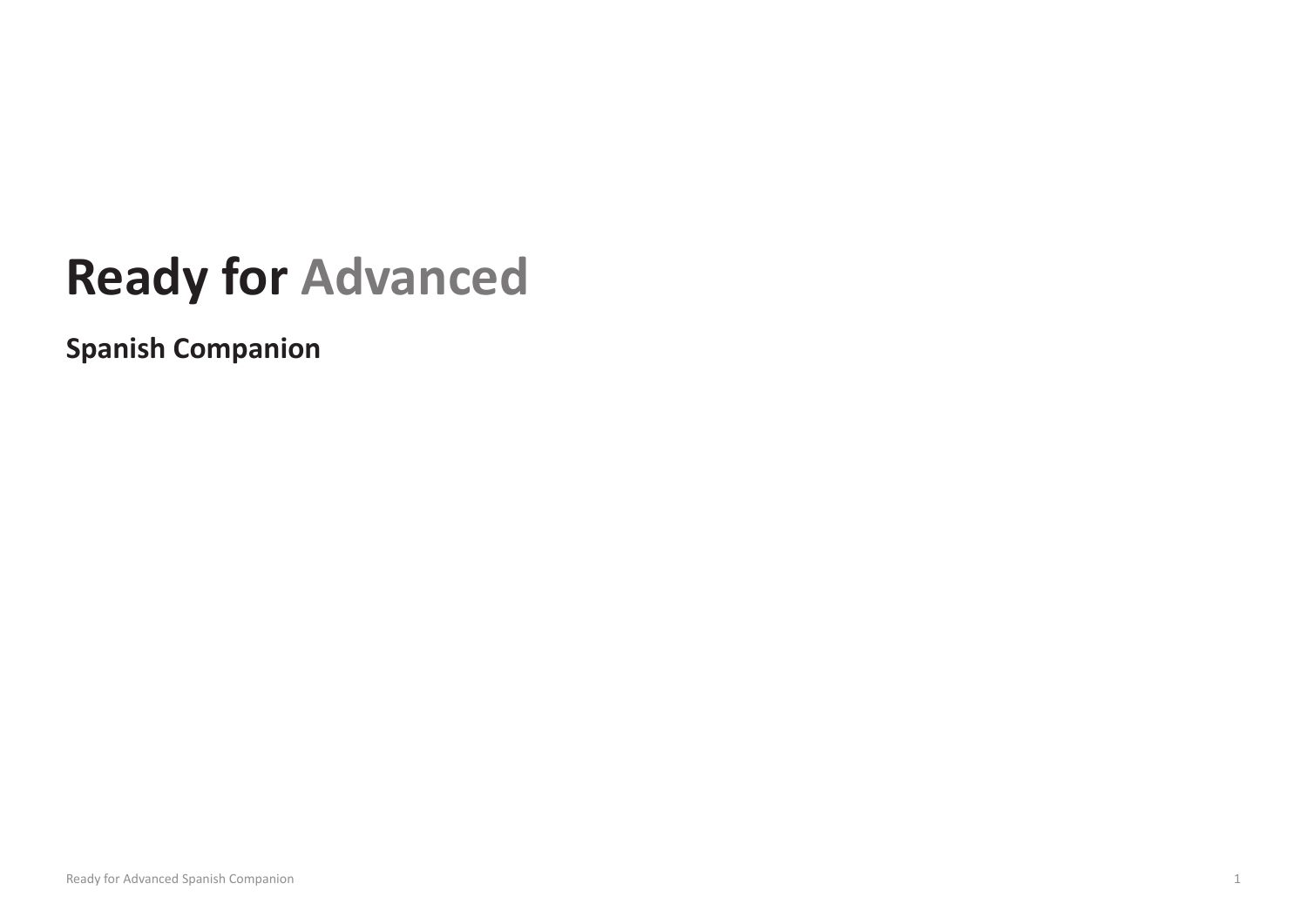| <b>English</b>                       | Spanish                   |
|--------------------------------------|---------------------------|
| UNIT <sub>1</sub>                    | <b>UNIDAD1</b>            |
| combat                               | combatir                  |
| come up against                      | tropezar con              |
| confront                             | confrontar                |
| encounter                            | encontrar                 |
| face                                 | enfrentarse a             |
| face up to<br>a problem              | enfrentarse a un problema |
| resolve                              | resolver                  |
| rise above                           | superar                   |
| run into                             | chocar con                |
| sort out                             | solucionar                |
| tackle                               | atajar                    |
|                                      |                           |
| a common                             | un común                  |
| a major                              | un importante             |
| a minor                              | un menor                  |
| a potential                          | un potencial              |
| problem<br>a recurrent               | un recurrente             |
| a serious                            | un grave                  |
| a tough                              | un difícil                |
| a trivial                            | un trivial                |
| an unexpected                        | un inesperado             |
| an urgent                            | un urgente                |
|                                      |                           |
| <b>B Challenges and achievements</b> | <b>B Retos y logros</b>   |
| accept                               | aceptar                   |
| face                                 | enfrentarse a             |
| pose                                 | plantear                  |
| a challenge<br>present               | presentar                 |
| rise to                              | dar lugar                 |
| take up                              | emprender                 |
|                                      |                           |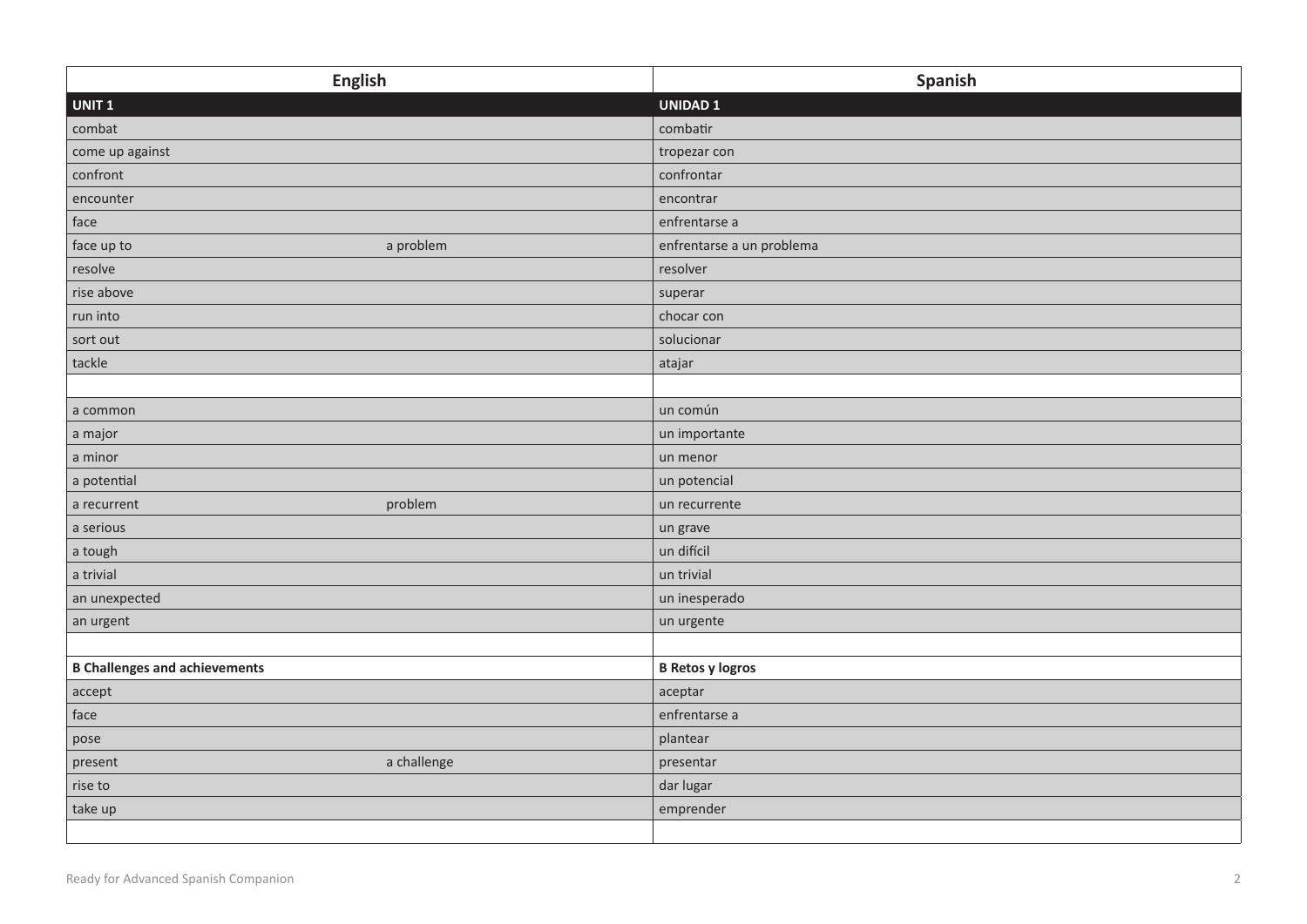| <b>English</b>         | Spanish           |
|------------------------|-------------------|
| a daunting             | un desalentador   |
| an exciting            | un excitante      |
| a formidable           | un formidable     |
| challenge<br>a major   | un importante     |
| a new                  | un nuevo          |
| a serious              | un grave          |
|                        |                   |
| improve                | mejorar           |
| increase               | aumentar          |
| motivation<br>lack     | faltar            |
| lose                   | perder            |
| strengthen             | reforzar          |
|                        |                   |
| high/strong            | alta/fuerte       |
| low/poor               | baja/pobre        |
| motivation<br>personal | personal          |
| political              | política          |
| stat                   | personal empleado |
| student                | estudiante        |
|                        |                   |
| achieve                | conseguir         |
| be assured of          | estar seguro de   |
| deserve                | merecer           |
| enjoy<br>success       | disfrutar         |
| guarantee              | garantizar        |
| meet with              | reunirse con      |
| be a/an great          | ser un gran       |
| huge                   | enorme            |
| overnight<br>success   | por la noche      |
| resounding             | rotundo           |
| roaring                | estruendoso       |
|                        |                   |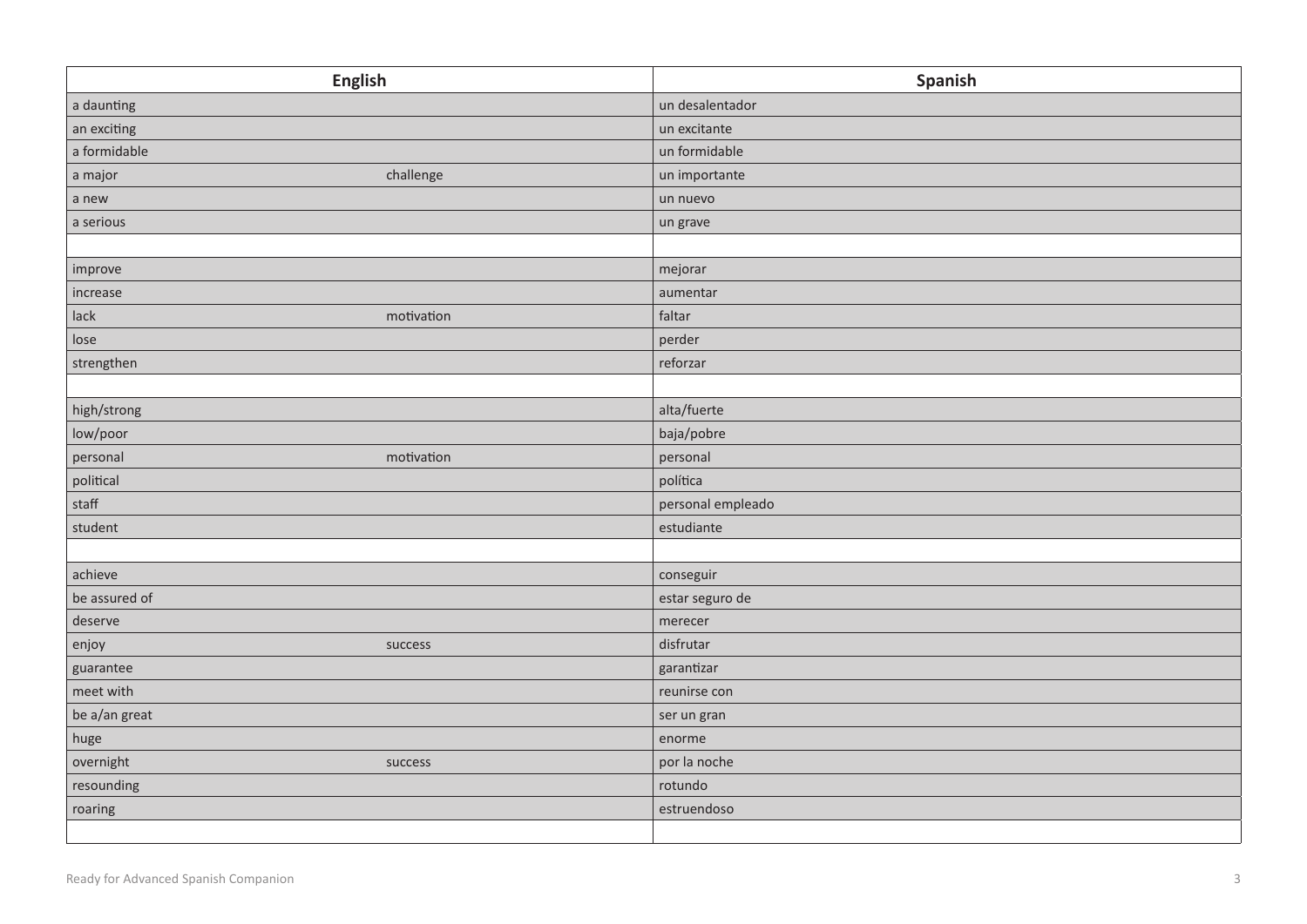| <b>English</b>              | Spanish           |
|-----------------------------|-------------------|
| admit                       | admitir           |
| be doomed to                | estar condenado a |
| be resigned to              | estar resignado a |
| failure<br>end in           | terminar en       |
| meet with                   | tropezar con      |
| result in                   | resultar en       |
|                             |                   |
| complete                    | completo          |
| continued                   | continuo          |
| dismal<br>failure           | deprimente        |
| inevitable                  | inevitable        |
| total                       | total             |
|                             |                   |
| achieve                     | conseguir         |
| fulfil                      | satisfacer        |
| ambition<br>have an         | tener un(a)       |
| pursue                      | perseguir         |
| realize                     | realizar          |
| a burning                   | un(a) ardiente    |
|                             |                   |
| my greatest                 | mi mayor          |
| a lifelong                  | de toda la vida   |
| ambition<br>my main         | mi principal      |
| a personal                  | un(a) personal    |
| a secret                    | un(a) secreto(a)  |
|                             |                   |
| a great                     | un gran           |
| a major                     | un importante     |
| an outstanding              | un excepcional    |
| a remarkable<br>achievement | un notable        |
| a scientific                | un científico     |
| a sporting                  | un deportista     |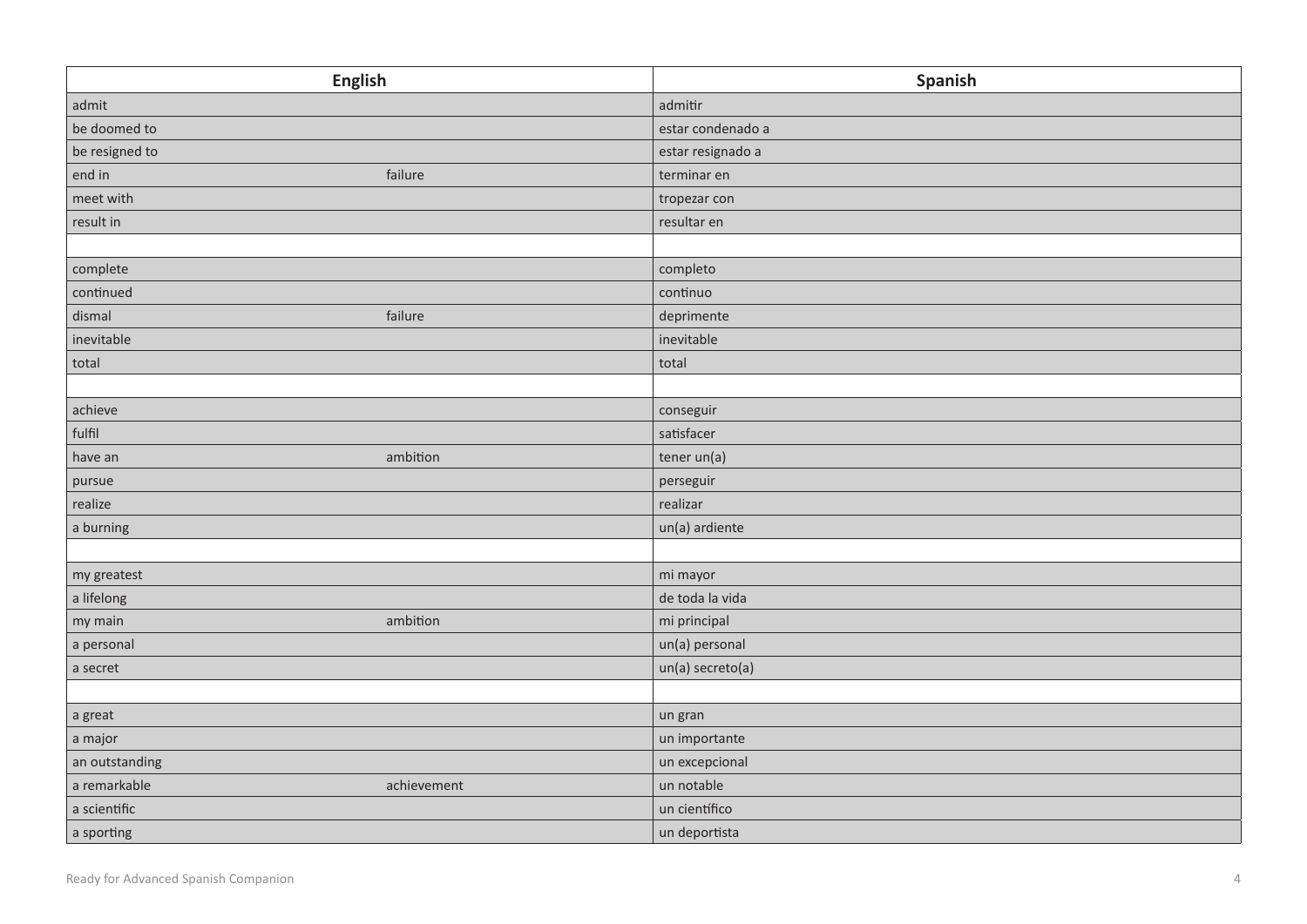| <b>English</b>                                                        |                                                                           | Spanish                                                                         |
|-----------------------------------------------------------------------|---------------------------------------------------------------------------|---------------------------------------------------------------------------------|
| a technological                                                       |                                                                           | un tecnológico                                                                  |
|                                                                       |                                                                           |                                                                                 |
|                                                                       | chance                                                                    |                                                                                 |
| There's every/little/no                                               | likelihood that something will happen/of<br>something (happening)         | Hay muchas/pocas/ninguna                                                        |
|                                                                       | possibility                                                               |                                                                                 |
|                                                                       |                                                                           |                                                                                 |
|                                                                       | distinct                                                                  |                                                                                 |
|                                                                       | faint                                                                     |                                                                                 |
|                                                                       | good                                                                      |                                                                                 |
|                                                                       | real                                                                      |                                                                                 |
| There's a (very)                                                      | realistic chance/possibility of sth<br>(happening) / that sth will happen | Hay una (muy)                                                                   |
|                                                                       | remote                                                                    |                                                                                 |
|                                                                       | slight                                                                    |                                                                                 |
|                                                                       | strong                                                                    |                                                                                 |
|                                                                       |                                                                           |                                                                                 |
|                                                                       | every                                                                     |                                                                                 |
|                                                                       | a fair                                                                    |                                                                                 |
|                                                                       | a good                                                                    |                                                                                 |
| They have/stand                                                       | little chance of doing something                                          | Tienen/presentan                                                                |
|                                                                       | no                                                                        |                                                                                 |
|                                                                       | an outside                                                                |                                                                                 |
|                                                                       | a slim                                                                    |                                                                                 |
|                                                                       |                                                                           |                                                                                 |
| She is bound/certain/sure to do it                                    |                                                                           | Está obligada/cierta/segura de hacerlo                                          |
| She is highly likely to do it.                                        |                                                                           | Es altamente probable que lo haga.                                              |
| She may/might/could well do it.                                       |                                                                           | Podría/bien podría hacerlo.                                                     |
| She could easily/conceivably do it.                                   |                                                                           | Podría fácilmente/posiblemente hacerlo.                                         |
| She is hardly likely to do it.                                        |                                                                           | Es altamente probable que lo haga.                                              |
| She is highly unlikely to do it.                                      |                                                                           | Es altamente improbable que lo haga.                                            |
| It is highly likely/probably/unlikely/improbably<br>that she'll do it |                                                                           | Es altamente probable/probablemente/improbable/<br>improbablemente que lo haga. |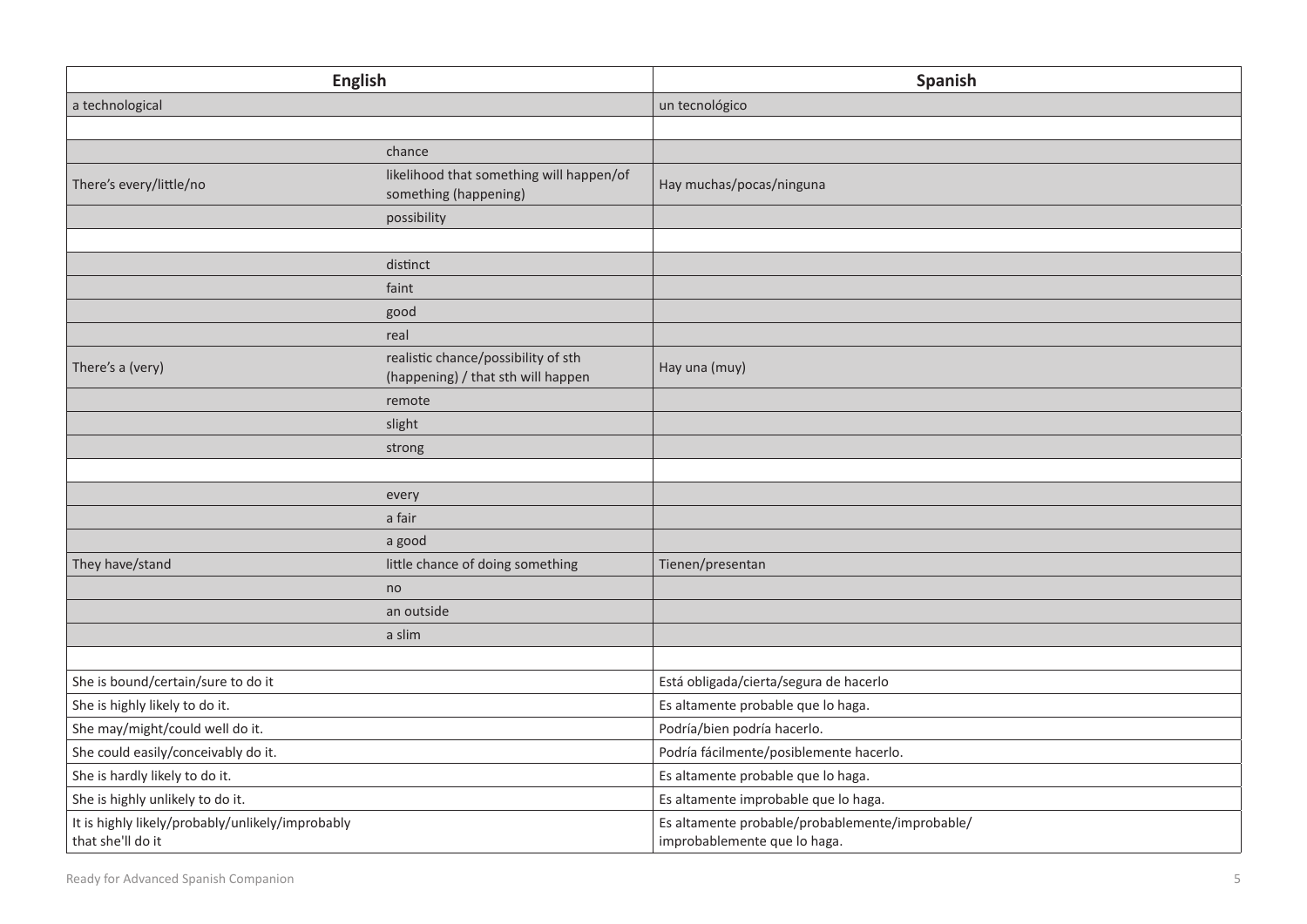| <b>English</b>                        |                          | Spanish                               |
|---------------------------------------|--------------------------|---------------------------------------|
|                                       |                          |                                       |
| We are going to investigate/look into |                          | Vamos a investigar/examinar           |
| One cannot ignore/rule out/exclude    | the possibility that /of | No se puede ignorar/descartar/excluir |
| You should not overlook               |                          | No debería pasarlo por alto           |
| In order to reduce                    |                          | Con el fin de reducir                 |
|                                       |                          |                                       |
| UNIT <sub>2</sub>                     |                          | <b>UNIDAD 2</b>                       |
| <b>Changes</b>                        |                          | <b>Cambios</b>                        |
| Verbs and nouns                       |                          | Verbos y sustantivos                  |
| bring about a                         |                          | originar un                           |
| call for a                            |                          | reclamar un                           |
| cope with                             |                          | tratar con un                         |
| introduce a                           | change                   | presentar un                          |
| lead to a                             |                          | llevar a un                           |
| resist                                |                          | resistir                              |
| welcome a                             |                          | dar la bienvenida a un                |
| witness a                             |                          | atestiguar un                         |
|                                       |                          |                                       |
| adapt to                              | a change                 | adaptarse a                           |
| adjust to                             | a college                | ajustarse a                           |
|                                       | life                     |                                       |
|                                       | a new job                |                                       |
|                                       |                          |                                       |
| adjust                                | clothing/                | ajustar                               |
|                                       | /the volume              |                                       |
|                                       | the height of            |                                       |
|                                       |                          |                                       |
| alter                                 | plans                    | alterar                               |
|                                       | clothes                  |                                       |
|                                       | your appearance          |                                       |
|                                       |                          |                                       |
| amend                                 | a law                    | corregir                              |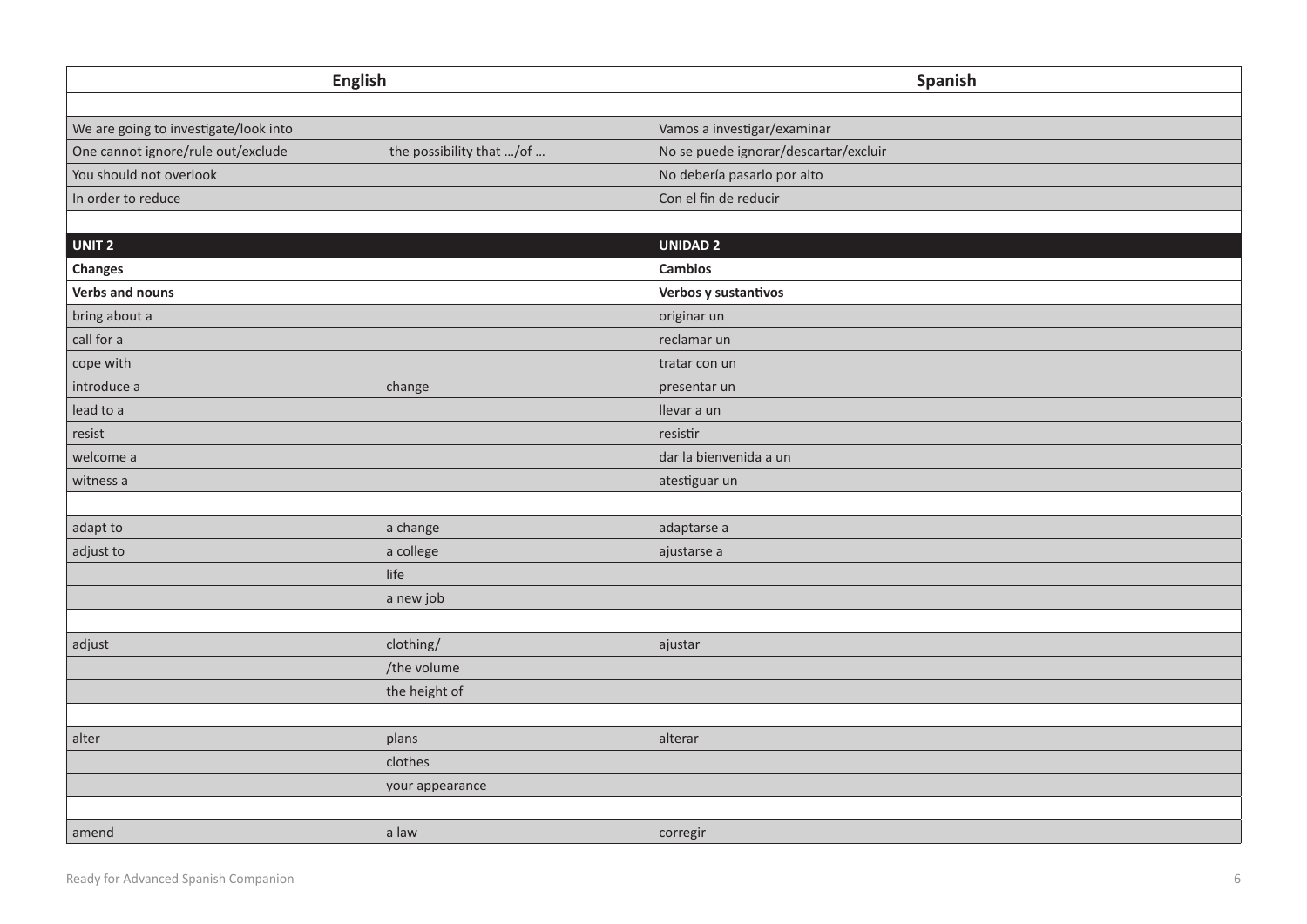|           | English                  | Spanish     |
|-----------|--------------------------|-------------|
|           | a document               |             |
|           |                          |             |
| change    | places                   | cambiar     |
|           | the subject              |             |
|           | your mind                |             |
|           | your tune                |             |
|           | your ways                |             |
|           |                          |             |
| convert   | a building               | convertir   |
|           | money                    |             |
|           | to a religion            |             |
|           |                          |             |
| modify    | your behaviour           | modificar   |
|           | your language            |             |
|           | a design                 |             |
|           |                          |             |
|           | the blame                | trasladar   |
| shift     | the responsibility       |             |
|           | No English equivalent    |             |
|           |                          |             |
| switch    | sides                    | conmutar    |
|           | TV channels              |             |
|           | over to a new currency   |             |
|           |                          |             |
| transfer  | money to another account |             |
|           | to a team/department     | transferir  |
|           |                          |             |
| transform | the appearance           |             |
|           | the character            | transformar |
|           |                          |             |
|           |                          |             |
| vary      | your diet                | variar      |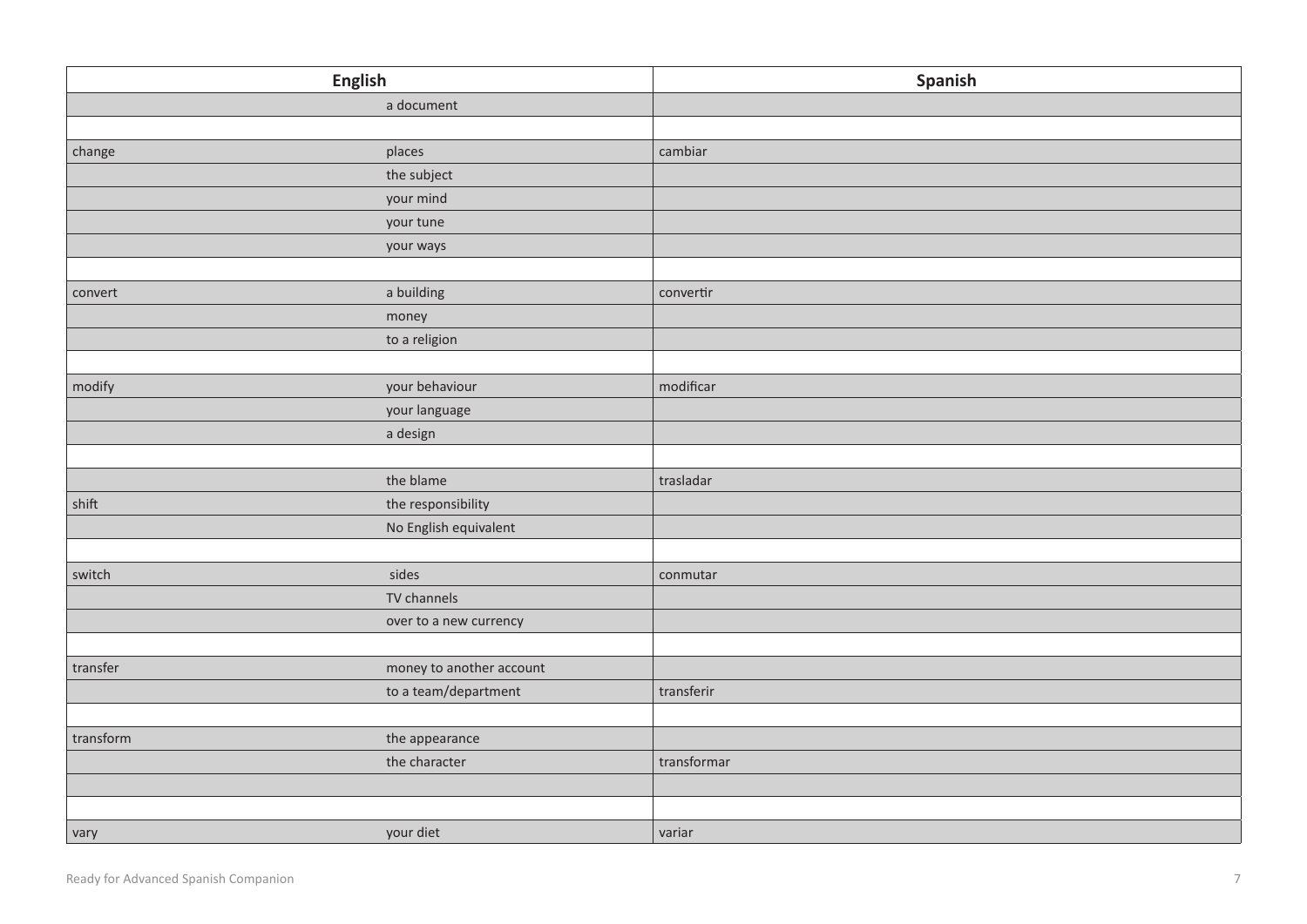| <b>English</b>       |               | Spanish                 |
|----------------------|---------------|-------------------------|
|                      | the menu      |                         |
|                      | your routine  |                         |
|                      | in price      |                         |
|                      |               |                         |
| Verbs and adverbs    |               | Verbos y adverbios      |
| adapt to             | automatically | adaptarse/ajustarse     |
| adjust               | easily        |                         |
|                      | effortlessly  |                         |
|                      | completely    |                         |
|                      | dramatically  |                         |
|                      |               |                         |
|                      | slightly      |                         |
| change               | drastically   | cambiar                 |
|                      | overnight     |                         |
|                      | significantly |                         |
|                      |               |                         |
| modify               | slightly      | modificar               |
|                      | substantially |                         |
|                      | subtly        |                         |
|                      |               |                         |
| transform            | completely    | transformar             |
|                      | instantly     |                         |
|                      | radically     |                         |
|                      |               |                         |
| vary                 | considerably  | variar                  |
|                      | greatly       |                         |
|                      | widely        |                         |
|                      |               |                         |
| Adjectives and nouns |               | Adjetivos y sustantivos |
| a dramatic           |               | un dramático            |
| economic             |               | económico               |
| a far-reaching       |               | de largo alcance        |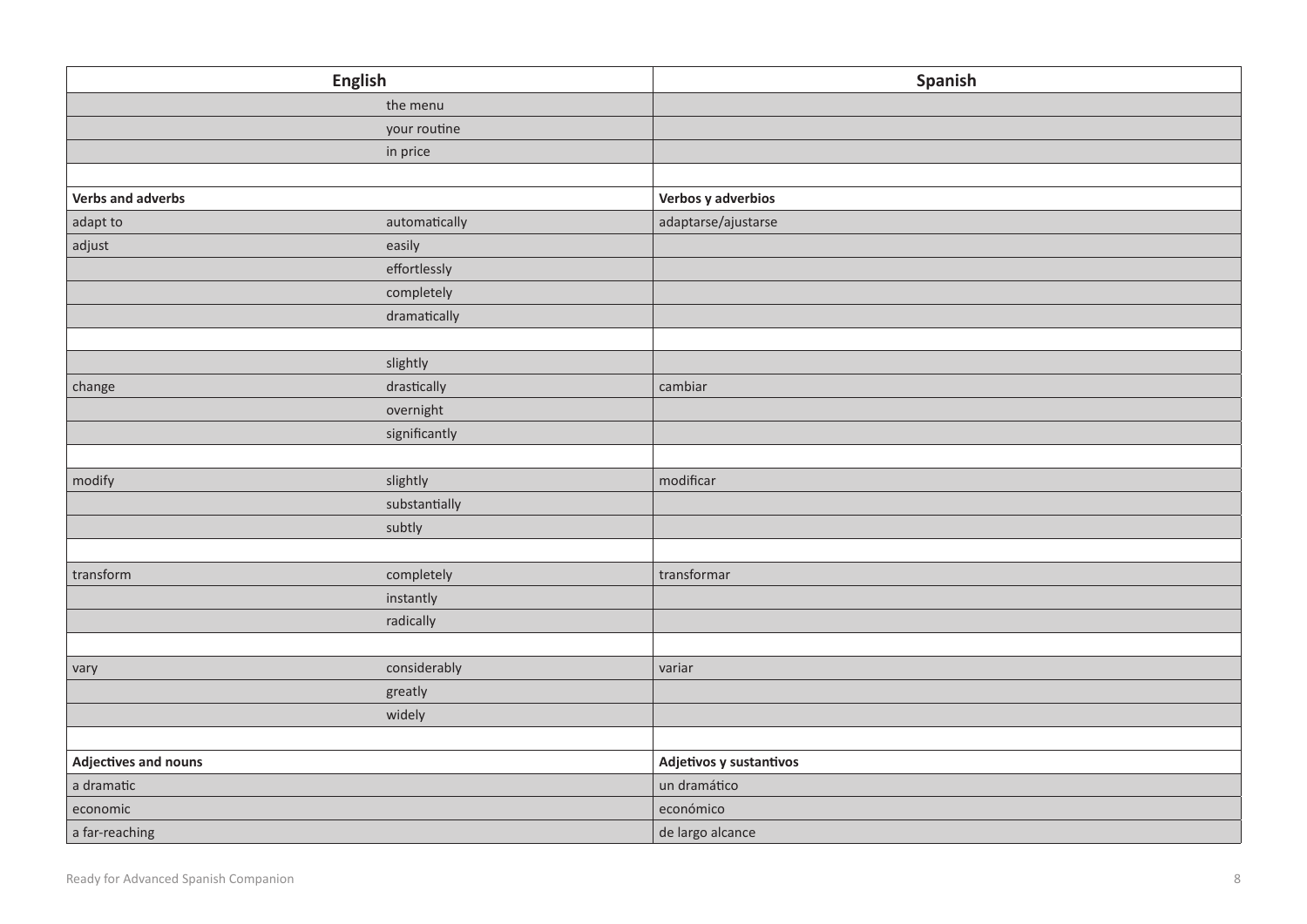|                               | <b>English</b>        | Spanish                     |
|-------------------------------|-----------------------|-----------------------------|
| a pleasant                    |                       | un agradable                |
| political                     |                       | político                    |
| a refreshing                  | change                | un refrescante              |
| a significant                 |                       | un significativo            |
| social                        |                       | social                      |
| a sudden                      |                       | un súbito                   |
| a sweeping                    |                       | un extenso                  |
| an unexpected                 |                       | un inesperado               |
| a welcome                     |                       | un bienvenido               |
|                               |                       |                             |
| <b>Prepositions and nouns</b> |                       | Preposiciones y sustantivos |
| a change in                   | attitudes             | un cambio en                |
|                               | policy                |                             |
|                               | the law               |                             |
|                               | a patient's condition |                             |
|                               | s.b's fortunes        |                             |
|                               | the weather           |                             |
|                               |                       |                             |
| a change of                   | address               | un cambio de                |
|                               | direction             |                             |
|                               | government            |                             |
|                               | heart                 |                             |
|                               | luck                  |                             |
|                               | mind                  |                             |
|                               | mood                  |                             |
|                               | pace                  |                             |
|                               | plan                  |                             |
|                               | scene                 |                             |
|                               |                       |                             |
| UNIT <sub>3</sub>             |                       | <b>Unidad 3</b>             |
| Information                   |                       | Información                 |
| Verbs                         |                       | Verbos                      |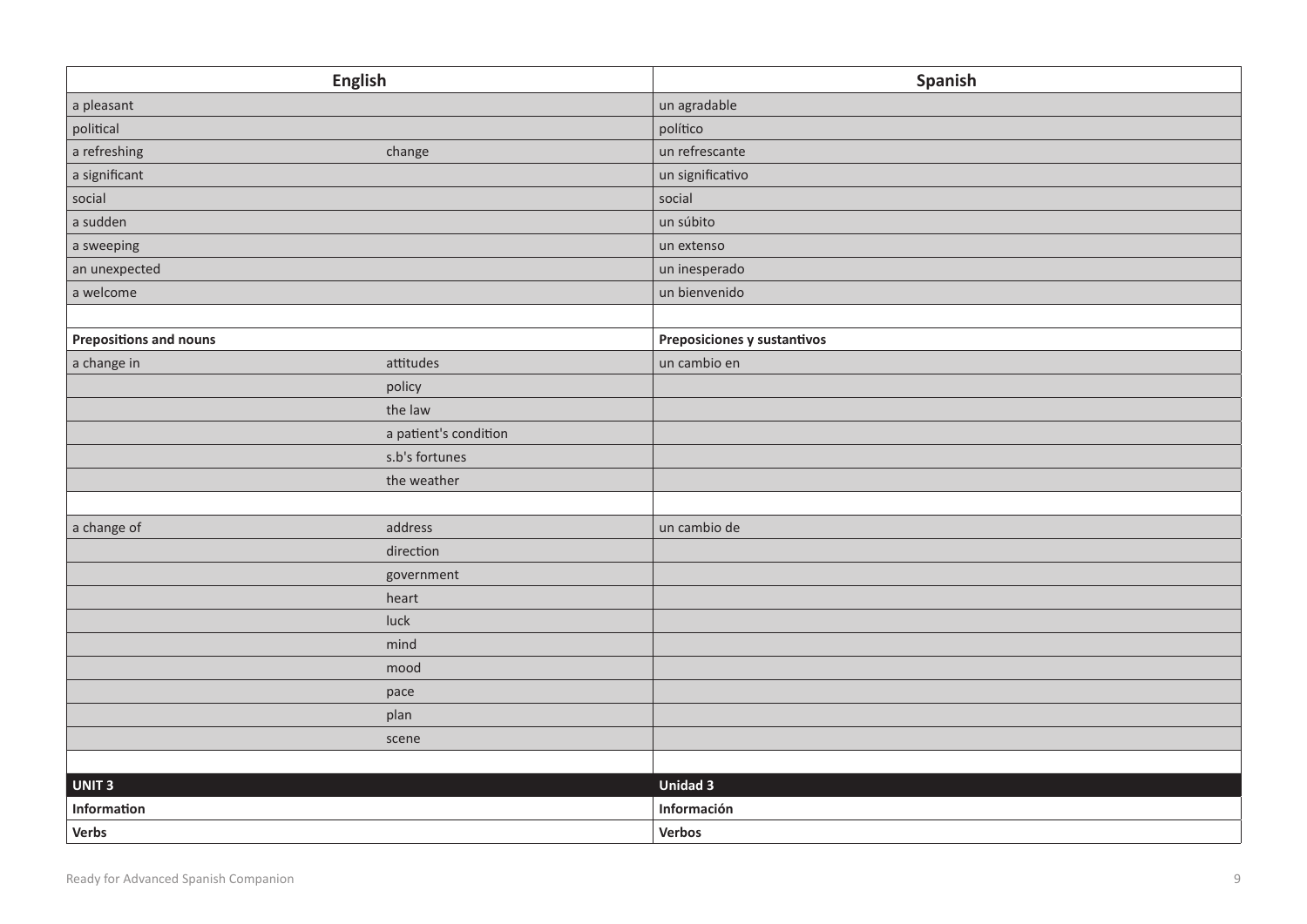| <b>English</b>              | Spanish        |
|-----------------------------|----------------|
| access                      | acceder        |
| broadcast                   | difundir       |
| collect                     | recoger        |
| information<br>compile      | compilar       |
| find                        | encontrar      |
| gather                      | reunir         |
| get                         | conseguir      |
| give                        | dar            |
| obtain                      | obtener        |
| provide                     | proporcionar   |
| publish                     | publicar       |
|                             |                |
| <b>Adjectives</b>           | Adjetivos      |
| (in)accurate                | (im)precisa    |
| (un)ambiguous               | (in)equívoca   |
| (un)biased                  | (im)parcial    |
| (un)clear                   | (poco)clara    |
| comprehensive               | comprensiva    |
| confidential<br>information | confidencial   |
| limited                     | limitada       |
| misleading                  | engañosa       |
| (ir)relevant                | (ir) relevante |
| (un)reliable                | (poco)fiable   |
| up-to-date                  | actualizada    |
| useful                      | útil           |
| useless                     | inútil         |
| vague                       | vaga           |
|                             |                |
| <b>B</b> Smell              | <b>B</b> Olor  |
| Verbs                       | Verbos         |
| detect                      | detectar       |
| get rid of                  | deshacerse de  |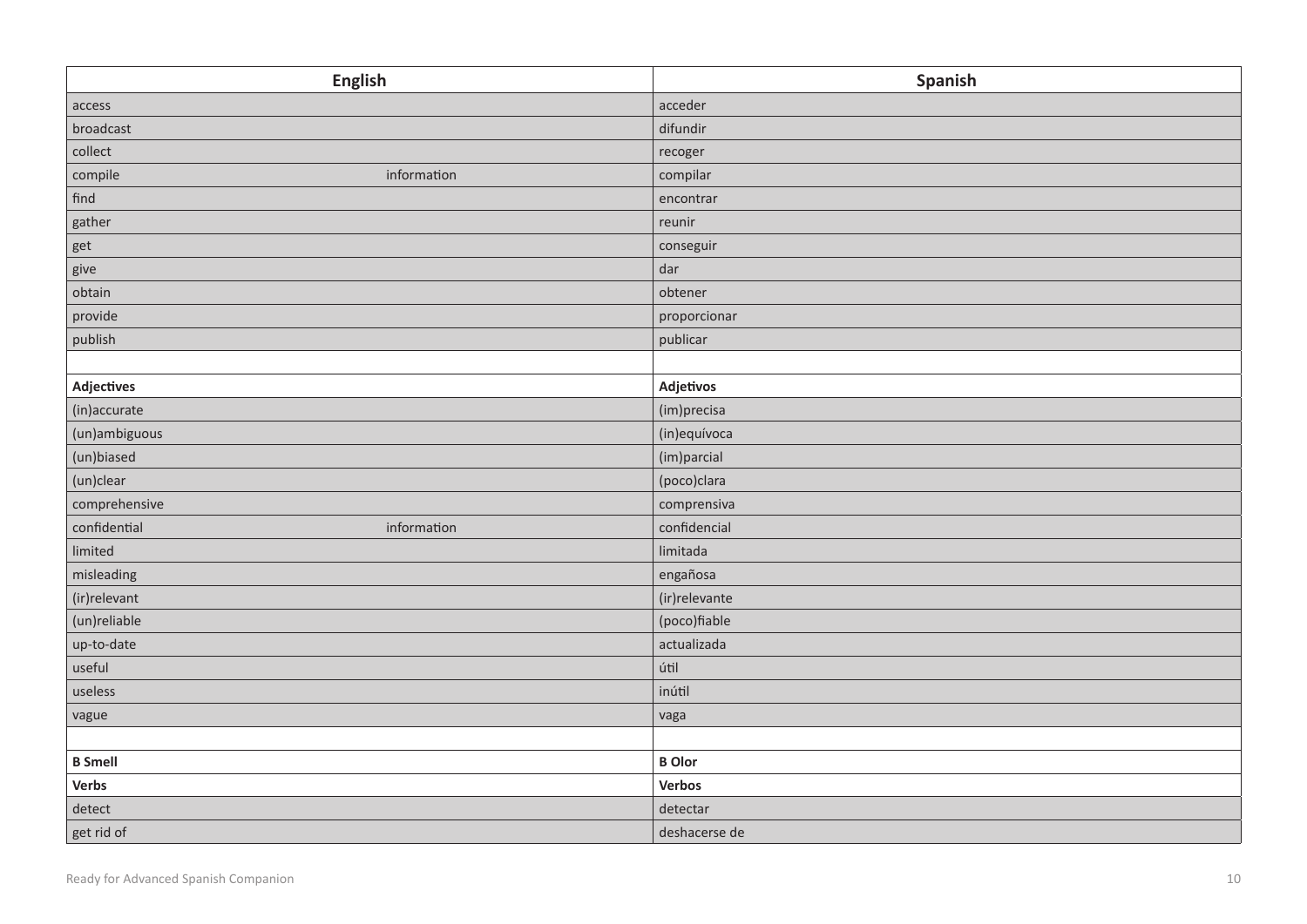|                               | <b>English</b>       | Spanish                         |
|-------------------------------|----------------------|---------------------------------|
| give off                      | a/the smell (of sth) | desprender                      |
| leave                         |                      | dejar                           |
| notice                        |                      | percibir                        |
| remember                      |                      | recordar                        |
|                               |                      |                                 |
| Adjectives to describe smells |                      | Adjetivos para describir olores |
| acrid                         |                      | acre                            |
| distinct                      |                      | definido                        |
| faint                         |                      | débil                           |
| foul                          |                      | fétido                          |
| fresh                         |                      | fresco                          |
| mouth-watering                |                      | apetitoso                       |
| musty                         |                      | mohoso                          |
| overpowering                  |                      | irresistible                    |
| (un)pleasant                  |                      | (des)agradable                  |
| pungent                       |                      | picante                         |
| rancid                        |                      | rancio                          |
| sickly                        |                      | enfermizo                       |
| stale                         |                      | añejo                           |
| strong                        |                      | fuerte                          |
| sweet                         |                      | dulce                           |
| unmistakable                  |                      | inconfundible                   |
|                               |                      |                                 |
| <b>Nouns</b>                  |                      | Sustantivos                     |
| aroma                         |                      | aroma                           |
| fragrance                     |                      | fragancia                       |
| odour                         |                      | olor                            |
| perfume                       |                      | perfume                         |
| scent                         |                      | esencia                         |
| smell                         |                      | olor                            |
| stench                        |                      | hedor                           |
| smell good/bad                |                      | buen/mal olor                   |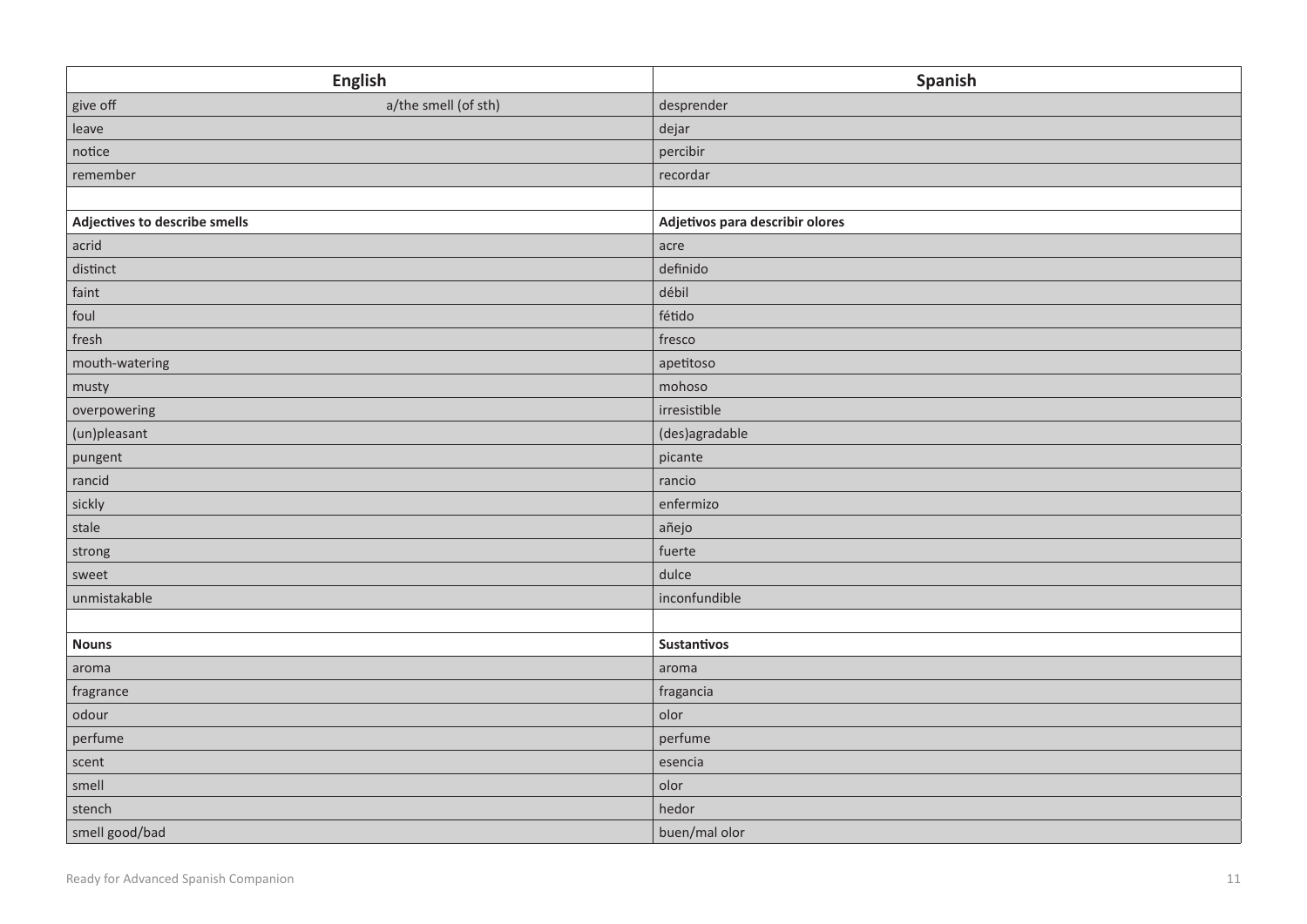| <b>English</b>                                          | Spanish                                                     |
|---------------------------------------------------------|-------------------------------------------------------------|
| Adjectives to describe methods and ways of doing things | Adjetivos para describir métodos y formas de hacer<br>cosas |
| controversial                                           | controvertido                                               |
| convenient                                              | conveniente                                                 |
| (un)conventional                                        | (no) convencional                                           |
| costly                                                  | caro                                                        |
| cost-effective                                          | rentable                                                    |
| effective                                               | eficaz                                                      |
| efficient                                               | eficiente                                                   |
| familiar                                                | familiar                                                    |
| frustrating                                             | frustrante                                                  |
| handy                                                   | práctico                                                    |
| inexpensive                                             | barato                                                      |
| ingenious                                               | ingenioso                                                   |
| innovative                                              | innovador                                                   |
| novel                                                   | novedoso                                                    |
| obsolete                                                | obsoleto                                                    |
| old-fashioned                                           | anticuado                                                   |
| persuasive                                              | persuasivo                                                  |
| rapid                                                   | rápido                                                      |
| (un)reliable                                            | (poco)fiable                                                |
| subtle                                                  | sutil                                                       |
| time-saving                                             | ahorrador de tiempo                                         |
| traditional                                             | tradicional                                                 |
| tried and tested                                        | probado                                                     |
| unique                                                  | único                                                       |
| (un)usual                                               | (in)usual                                                   |
|                                                         |                                                             |
| UNIT <sub>4</sub>                                       | <b>UNIDAD 4</b>                                             |
| A Body idioms                                           | Giros idiomáticos                                           |
| be written all over one's face                          | llevarlo escrito en la cara                                 |
| find one's feet                                         | encontrar su sitio                                          |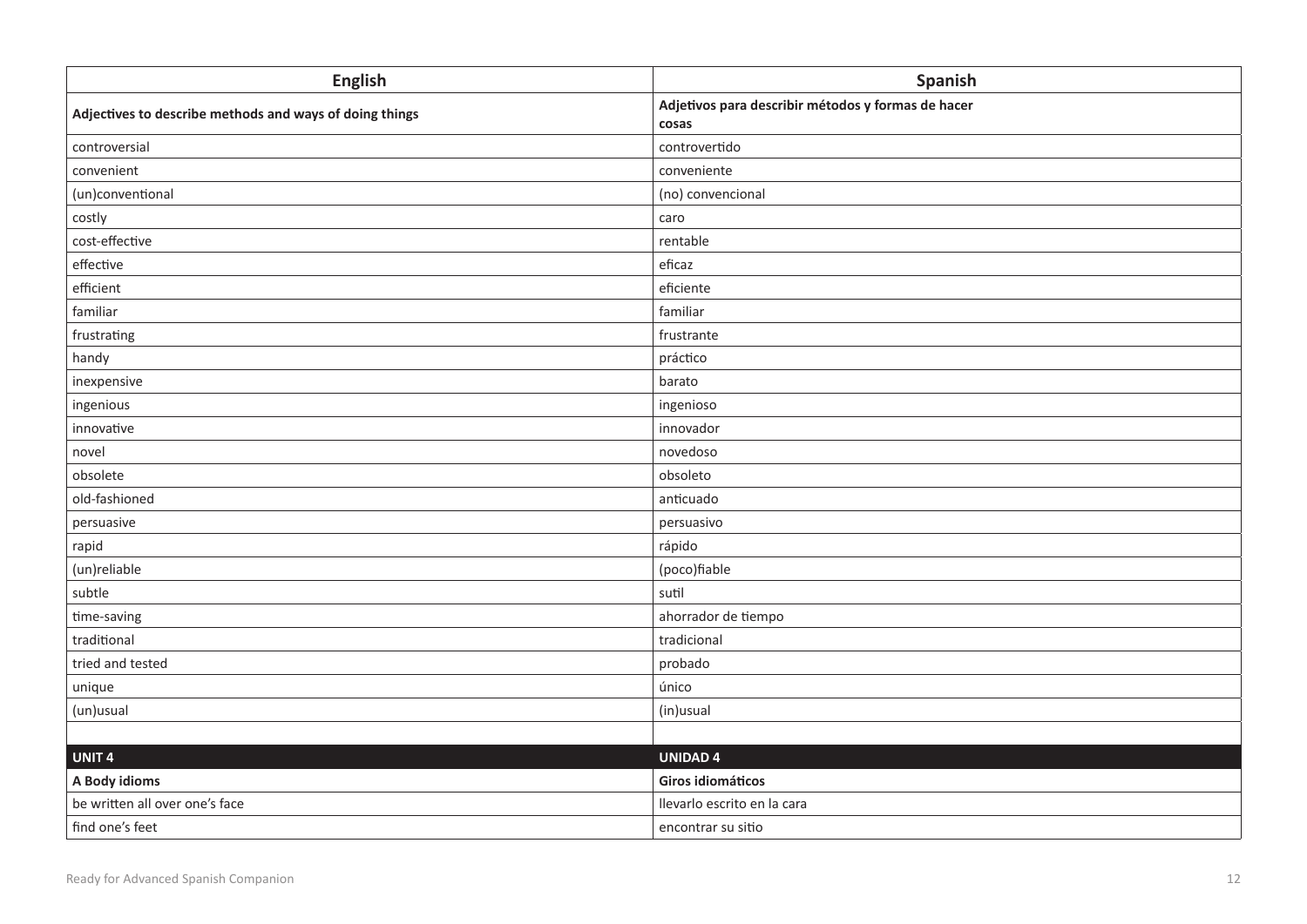| <b>English</b>                  | Spanish                             |
|---------------------------------|-------------------------------------|
| get off on the wrong foot       | empezar con mal pie                 |
| get out of hand                 | irse de las manos                   |
| give sb the cold shoulder       | dar la espalda a alguien            |
| go over sb's head               | pasar por encima de alguien         |
| go weak at the knees            | temblar las piernas                 |
| have a good head for business   | tener buen olfato para los negocios |
| keep one's ear to the ground    | estar atento a lo que ocurre        |
| (not) see eye to eye with sb    | (no) estar de acuerdo con alguien   |
| off the top of one's head       | sobrepasarle a uno                  |
| pick sb's brains                | averiguar todo lo que sabe alguien  |
| point the finger at sb          | acusar a alguien                    |
| put sb's nose out of joint      | irritar, ofender a alguien          |
| talk about sb behind their back | hablar de alguien a sus espaldas    |
| turn a blind eye to sth         | hacer la vista gorda sobre algo     |
|                                 |                                     |
| <b>B</b> Time                   | <b>B</b> Tiempo                     |
| <b>Verbs</b>                    | <b>Verbos</b>                       |
| allocate                        | asignar                             |
| be pressed for                  | estar presionado, tener prisa       |
| devote                          | dedicar                             |
| find                            | encontrar                           |
| free up                         | liberar, desocupar                  |
| invest<br>time                  | invertir                            |
| $k$ ill                         | matar                               |
| manage                          | gestionar                           |
| run out of                      | agotar                              |
| set/put aside                   | reservar, dejar de lado             |
| take up                         | emprender                           |
| waste                           | desperdiciar                        |
|                                 |                                     |
| <b>Adjectives</b>               | <b>Adjetivos</b>                    |
| free/leisure/spare              | libre/ocioso/disponible             |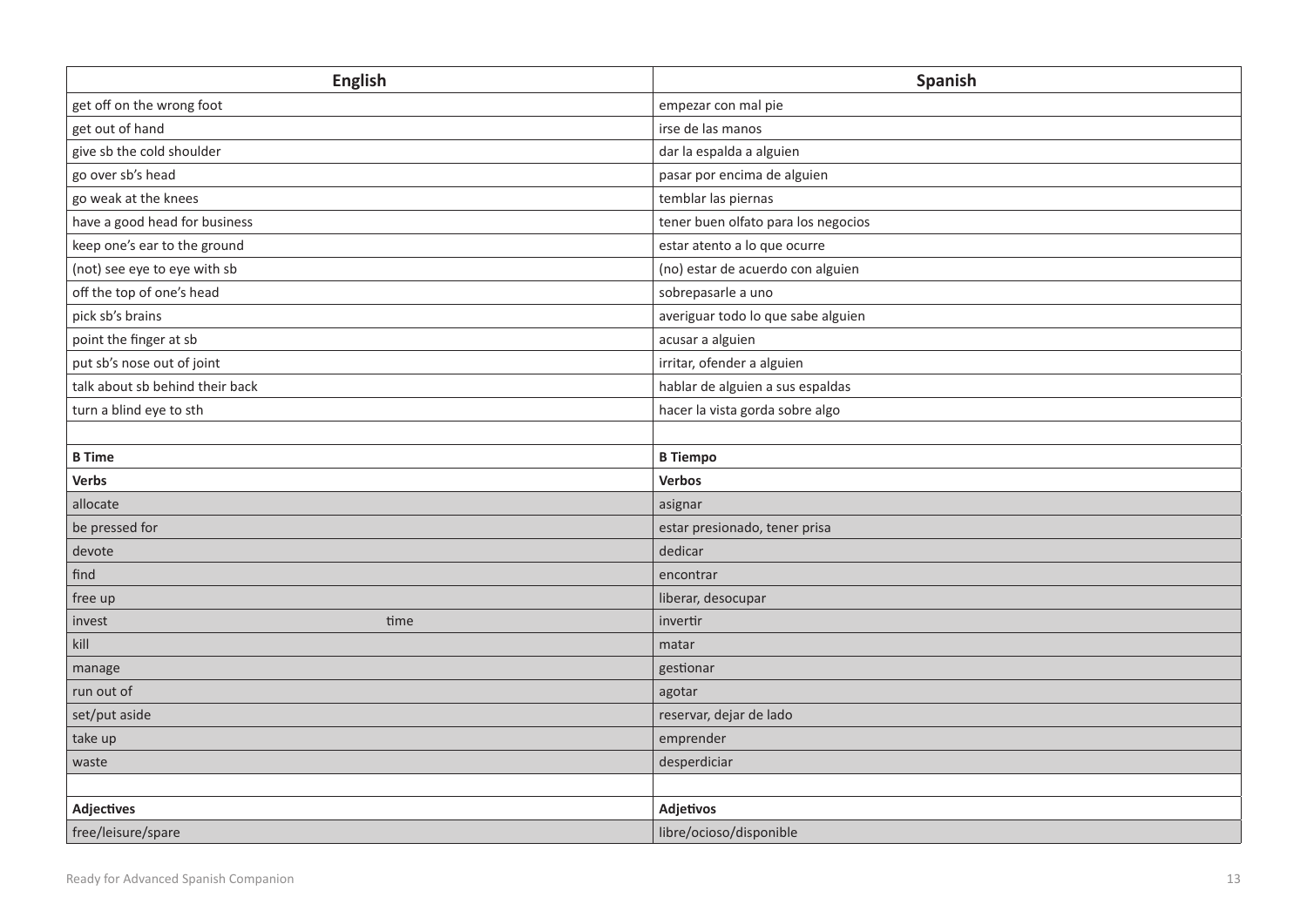| <b>English</b>                                    | Spanish                                                                 |
|---------------------------------------------------|-------------------------------------------------------------------------|
| kick-off/injury/half                              | inicial/lesión/medio                                                    |
| qualifying/winning/recordbreaking                 | calificativo/ganador/que bate récords                                   |
| arrival/departure/flying<br>time                  | llegada/salida/volador                                                  |
| (off)-peak viewing/prime                          | (no) máxima audiencia                                                   |
| opening/closing/sale                              | apertura/cierre/venta                                                   |
| sowing/milking/harvest                            | siembra/ordeño/cosecha                                                  |
|                                                   |                                                                         |
| <b>Other expressions</b>                          | <b>Otras expresiones</b>                                                |
| at a specific/set/predetermined time              | a una hora específica/fijada/predeterminada                             |
| in the time allocated/allowed/available           | a la hora asignada/permitida/disponible                                 |
| extend/(fail to) meet/miss/set/work to a deadline | ampliar/(no) satisfacer/faltar/fijar/ un trabajo respecto<br>a un plazo |
| take time off work                                | tomarse tiempo libre                                                    |
| time is against you                               | el tiempo está en tu contra                                             |
| a matter of time                                  | una cuestión de tiempo                                                  |
| make time for oneself                             | darse tiempo a sí mismo                                                 |
|                                                   |                                                                         |
| UNIT <sub>5</sub>                                 | <b>Unidad 5</b>                                                         |
| A Adjectives to describe relationships            | A Adjetivos para describir relaciones                                   |
| business                                          | empresarial                                                             |
| close                                             | cercana                                                                 |
| difficult                                         | difícil                                                                 |
| family                                            | familiar                                                                |
| formal                                            | formal                                                                  |
| friendly                                          | amistosa                                                                |
| intimate                                          | íntima                                                                  |
| lasting                                           | duradera                                                                |
| love-hate                                         | de amor-odio                                                            |
| personal                                          | personal                                                                |
| professional<br>relationship                      | profesional                                                             |
| prickly                                           | espinosa                                                                |
| relaxed                                           | relajada                                                                |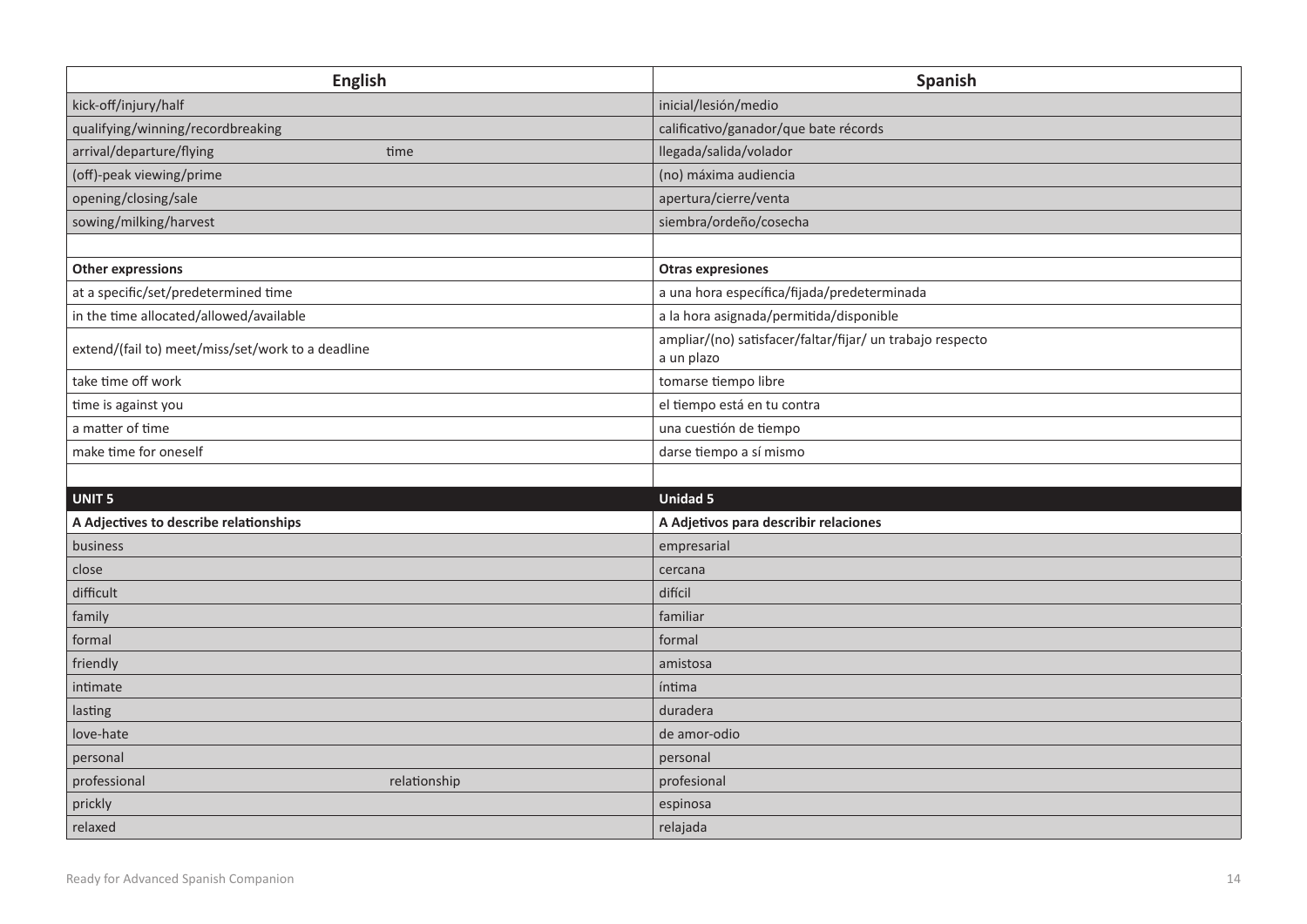| <b>English</b>                                      | Spanish                                                       |
|-----------------------------------------------------|---------------------------------------------------------------|
| rocky                                               | rocosa                                                        |
| solid                                               | sólida                                                        |
| stable                                              | estable                                                       |
| strong                                              | fuerte                                                        |
| uneasy                                              | incómoda                                                      |
| working                                             | de trabajo                                                    |
|                                                     |                                                               |
| <b>B Adjective and noun collocations</b>            | <b>B Disposiciones de adjetivos y nombres</b>                 |
| heated/furious/fierce/pointless argument            | discusión caliente/furiosa/acalorada/inútil                   |
| courting/elderly/married/young couple               | pareja de novios/anciana/casada/joven                         |
| adoptive/extended/immediate/single-parent<br>family | familia adoptiva/ampliada/directa/unifamiliar                 |
| inner/mixed/negative/strong feelings                | sentimientos íntimos/encontrados/negativos/fuertes            |
| best/close/mutual/school friend                     | mejor amigo/amigo íntimo/mutuo/compañero de<br>estudios       |
| brotherly/first/true/unrequited love                | amor fraternal/primer amor/amor verdadero/no<br>correspondido |
| family/heightened/rising/social tension             | tensión familiar/en aumento/creciente/social                  |
|                                                     |                                                               |
| <b>C</b> Further expressions                        | C Otras expresiones                                           |
| call sb names                                       | decir de todo a alguien, insultar a alguien                   |
| call sb by their first name                         | llamar a alguien por su nombre, tutearle                      |
| fall for sb                                         | estar atraído (colado) por alguien                            |
| fall out with sb                                    | pelearse con alguien                                          |
| get on like a house on fire                         | llevarse como uña y carne                                     |
| get on sb's nerves                                  | poner a alguien de los nervios                                |
| have it in for sb                                   | tener algo contra alguien                                     |
| keep oneself to oneself                             | ser muy reservado                                             |
| keep in touch with sb                               | mantenerse en contacto con alguien                            |
| look up to sb                                       | admirar a alguien                                             |
| look down on sb                                     | mirar a alguien por encima del hombro                         |
| put a great strain on a relationship                | poner mucha tirantez en una relación                          |
| put sb down                                         | hablar mal de alguien                                         |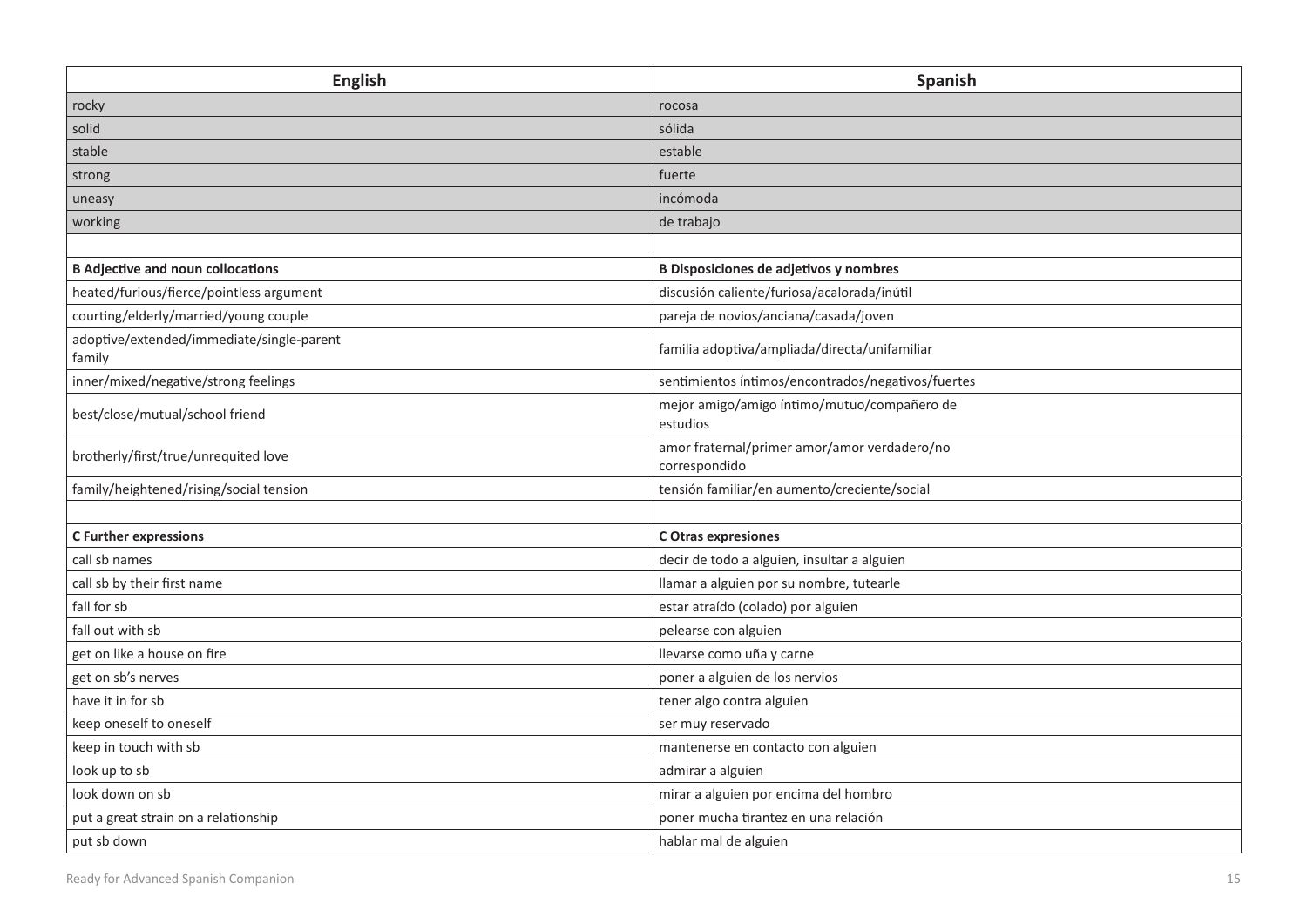| <b>English</b>                                | Spanish                                             |
|-----------------------------------------------|-----------------------------------------------------|
| take after sb                                 | parecerse a alguien                                 |
| take an instant dislike/liking to sb          | caer mal/bien al instante a alguien                 |
| take to sb                                    | empezar a parecerse a alguien                       |
| turn down a proposal of marriage              | rechazar una propuesta de matrimonio                |
| turn one's back on sb                         | dar la espalda a alguien                            |
| turn to sb for help/advice                    | pedir ayuda/consejo a alguien                       |
| a relationship can turn sour                  | una relación puede deteriorarse                     |
|                                               |                                                     |
| <b>UNIT 6</b>                                 | <b>Unidad 6</b>                                     |
| A Intelligence and ability                    | A Inteligencia y capacidad                          |
| <b>Adjectives and nouns</b>                   | Adjetivos y sustantivos                             |
| accomplished dancer/pianist/singer            | consumado bailarín/pianista/cantante                |
| born artist/teacher/writer                    | artista/profesor/escritor nato                      |
| competent driver/lawyer/skier                 | conductor/abogado/esquiador competente              |
| experienced journalist/manager/professional   | periodista/director/profesional experimentado       |
| expert cook/gardener/skier                    | cocinero/jardinero/esquiador experto                |
| gifted musician/sportswoman/student           | músico/deportista/estudiante dotado                 |
| proficient horsewoman/pilot/typist            | amazona/piloto/mecanógrafa hábil                    |
| promising (young) athlete/player/student      | (joven) atleta/jugador/estudiante prometedor        |
| skilful card player/diplomat/footballer       | jugador de cartas/diplomático/futbolista habilidoso |
| skilled craftsman/technician/worker           | artesano/técnico/obrero cualificado                 |
| strong swimmer                                | buen nadador                                        |
| talented actor/player/youngster               | actor/jugador/muchacho talentoso                    |
| art/computer/wine expert                      | experto en arte/computadoras/vinos                  |
| be brilliant/good/weak/terrible/hopeless at a | ser brillante/bueno/flojo/terrible/imposible en un  |
| subject, a sport or a skill                   | tema, deporte, habilidad                            |
| a brainy/brilliant/bright/gifted child        | ser un niño listo/brillante/inteligente/dotado      |
| a whizzkid                                    | un niño muy dotado                                  |
| a child prodigy                               | un niño prodigio                                    |
|                                               |                                                     |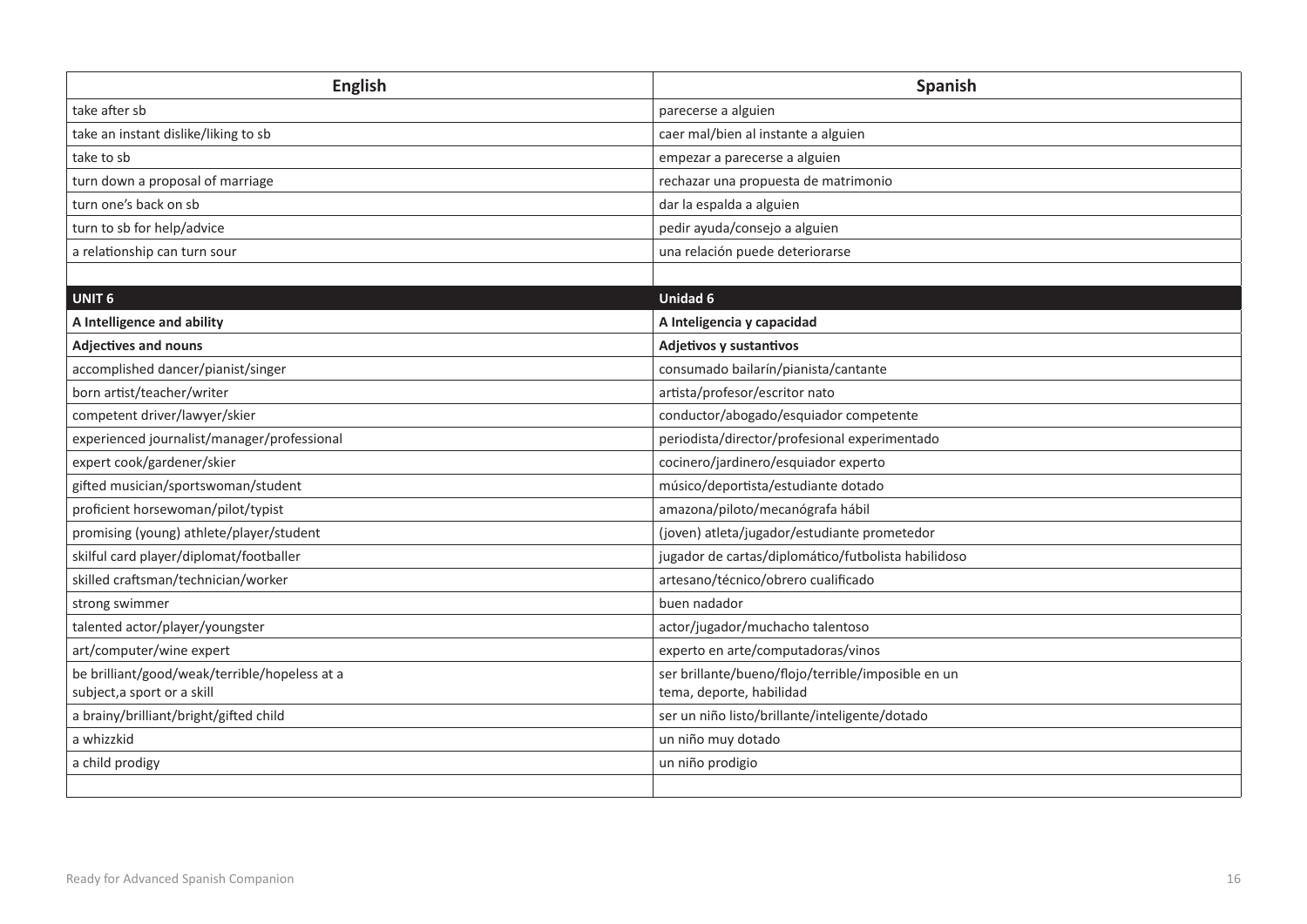|                                                               | <b>English</b> | Spanish                                                                      |
|---------------------------------------------------------------|----------------|------------------------------------------------------------------------------|
| <b>Expressions</b>                                            |                | <b>Expresiones</b>                                                           |
| be an ace at solving puzzles/(playing) tennis                 |                | ser un as resolviendo puzles/(jugando) al tenis                              |
| be good with your hands                                       |                | ser bueno con las manos                                                      |
| be a dab hand at DIY/at painting/with a                       |                | ser un manitas del bricolaje/con la pintura/con un                           |
| paintbrush                                                    |                | pincel                                                                       |
| have a (natural) flair for languages/design/<br>improvisation |                | tener una facilidad (natural) para los idiomas/el<br>diseño/la improvisación |
| have a (natural) gift for languages/music/writing             |                | tener un don (natural) para los idiomas/la música/la<br>escritura            |
| have an ear for accents/language/music                        |                | tener oído para los acentos/idiomas/la música                                |
| have an eye for detail                                        |                | tener ojo para los detalles                                                  |
| have a head for figures                                       |                | tener cabeza para los números                                                |
| have a nose for a good news story                             |                | tener olfato para una buena noticia                                          |
| have a good/poor memory                                       |                | tener buena/mala memoria                                                     |
|                                                               |                |                                                                              |
| academically                                                  |                | académicamente                                                               |
| exceptionally                                                 |                | excepcionalmente                                                             |
| highly                                                        | gifted         | altamente                                                                    |
| intellectually                                                |                | intelectualmente                                                             |
| musically                                                     |                | musicalmente                                                                 |
| naturally                                                     |                | naturalmente                                                                 |
|                                                               |                |                                                                              |
| highly                                                        |                | altamente                                                                    |
| incredibly                                                    | intelligent    | increíblemente                                                               |
| remarkably                                                    |                | notablemente                                                                 |
|                                                               |                |                                                                              |
| enormously                                                    |                | enormemente                                                                  |
| exceptionally                                                 |                | excepcionalmente                                                             |
| highly                                                        | talented       | altamente                                                                    |
| hugely                                                        |                | enormemente                                                                  |
| outstandingly                                                 |                | extraordinariamente                                                          |
|                                                               |                |                                                                              |
| extremely                                                     |                | extremadamente                                                               |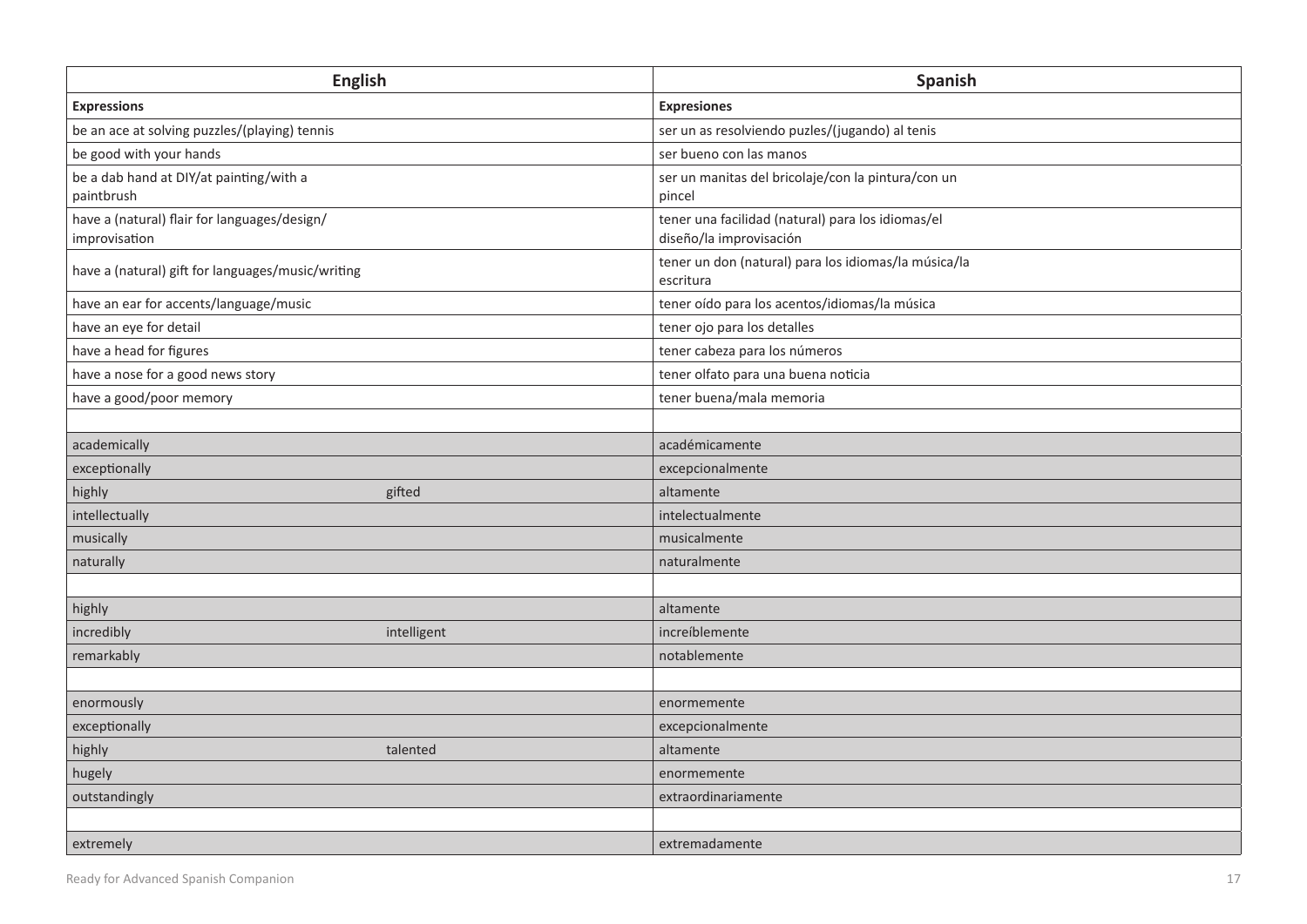|                                              | <b>English</b> | Spanish                                           |
|----------------------------------------------|----------------|---------------------------------------------------|
| highly                                       | promising      | altamente                                         |
| very                                         |                | muy                                               |
|                                              |                |                                                   |
| <b>B Adjectives for reviews</b>              |                | <b>B Adjetivos para reseñas</b>                   |
| action-packed                                |                | lleno de acción                                   |
| atmospheric                                  |                | atmosférico                                       |
| clichéd                                      |                | típico                                            |
| compelling                                   |                | convincente                                       |
| credible                                     |                | creíble                                           |
| disappointing                                |                | decepcionante                                     |
| entertaining                                 |                | entretenido                                       |
| excruciating                                 |                | insoportable                                      |
| exhilarating                                 |                | estimulante                                       |
| fast-moving                                  |                | rápido                                            |
| gripping                                     |                | apasionante                                       |
| implausible                                  |                | improbable                                        |
| impressive                                   |                | impresionante                                     |
| innovative                                   |                | innovador                                         |
| memorable                                    |                | memorable                                         |
| moving                                       |                | móvil                                             |
| overhyped                                    |                | sobrevalorado                                     |
| powerful                                     |                | potente                                           |
| predictable                                  |                | predecible                                        |
| sentimental                                  |                | sentimental                                       |
| stunning                                     |                | asombroso                                         |
| tedious                                      |                | tedioso                                           |
| unconvincing                                 |                | poco convincente                                  |
|                                              |                |                                                   |
| <b>C</b> Comparisons                         |                | <b>C</b> Comparaciones                            |
| a considerable/huge/marked/slight difference |                | una diferencia considerable/enorme/marcada/ligera |
| a close/remarkable/striking similarity       |                | una similitud estrecha/llamativa/impactante       |
| be common to all/both                        |                | ser común a todos/ambos                           |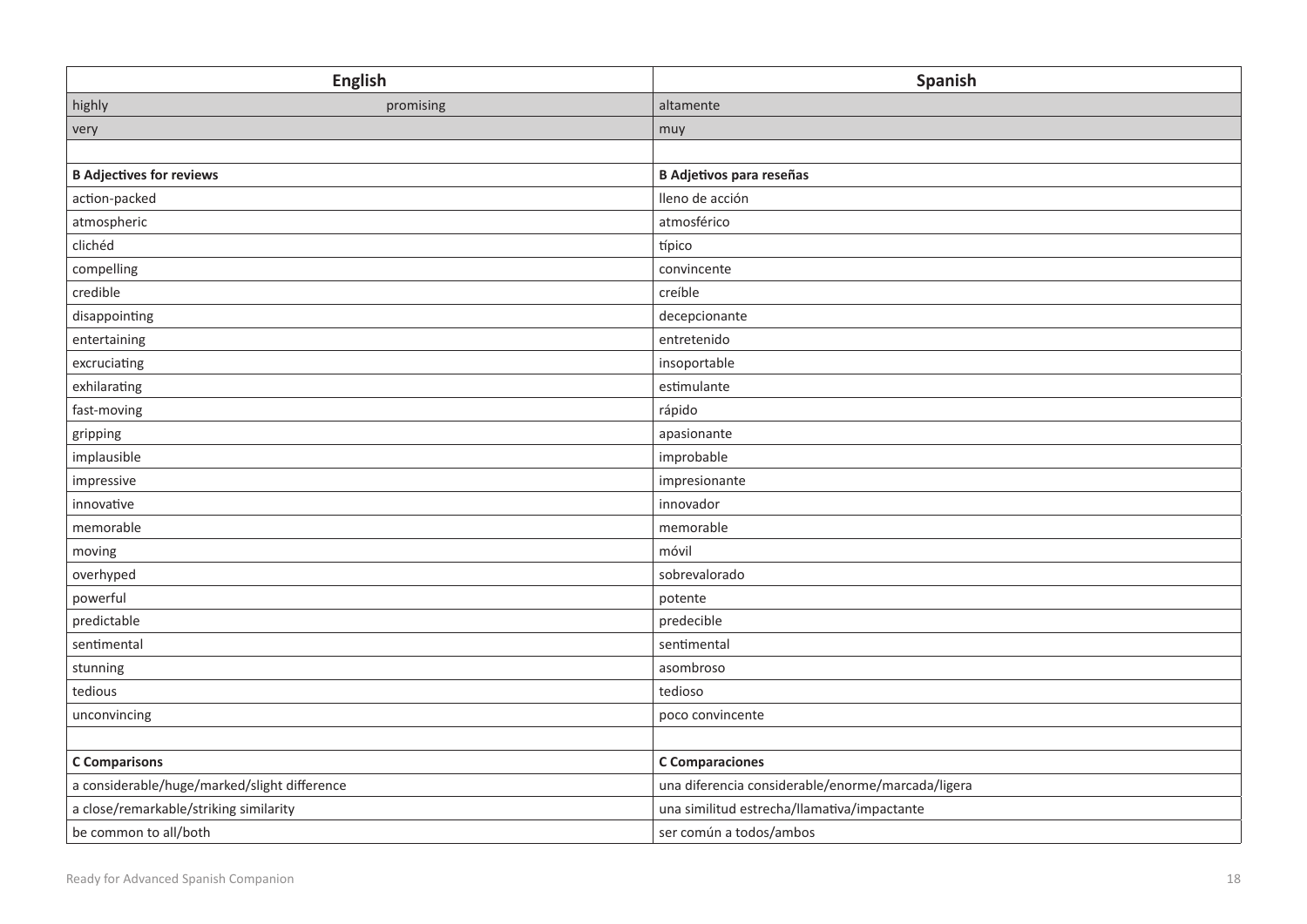| <b>English</b>                                                        |            | Spanish                                                              |
|-----------------------------------------------------------------------|------------|----------------------------------------------------------------------|
| be (not) dissimilar from/to                                           |            | (no) ser distinto de/a                                               |
| be very much alike                                                    |            | ser muy parecido                                                     |
| be unlike another thing                                               |            | ser diferente de otra cosa                                           |
| bear a close/a striking/a strong/a slight/little/no<br>resemblance to |            | tener un gran/llamativo/fuerte/ligero/pequeño/ningún<br>parecido con |
| differ from                                                           |            | diferir de                                                           |
| one thing compares (un)favourably/well/badly<br>with another          |            | una cosa se compara (des)favorablemente/bien/mal<br>con otra         |
| develop along different lines/in a different way<br>from              |            | desarrollar a lo largo de otras líneas/de una forma<br>diferente de  |
| have a great deal/little/nothing in common with                       |            | tener mucho/poco/nada en común con                                   |
| resemble each other                                                   |            | parecerse uno al otro                                                |
| there is little to choose between them in terms of                    |            | hay poca diferencia entre ellos en términos de                       |
| there is a world of difference between                                |            | hay todo un mundo de diferencia entre                                |
| there are obvious/striking similarities between                       |            | hay similitudes obvias/llamativas entre                              |
| what sets him/her/it apart from others is                             |            | lo que lo/la hace distinto(a) de los demás es                        |
|                                                                       |            |                                                                      |
| D Sleep                                                               |            | <b>D</b> Dormir                                                      |
| <b>Adverbs</b>                                                        |            | <b>Adverbios</b>                                                     |
|                                                                       | badly      |                                                                      |
|                                                                       | fitfully   |                                                                      |
|                                                                       | heavily    |                                                                      |
| sleep                                                                 | lightly    | dormir                                                               |
|                                                                       | peacefully |                                                                      |
|                                                                       | rough      |                                                                      |
|                                                                       | soundly    |                                                                      |
|                                                                       | well       |                                                                      |
|                                                                       |            |                                                                      |
| <b>Verbs and expressions</b>                                          |            | Verbos y expresiones                                                 |
| be a heavy/light sleeper                                              |            | tener el sueño pesado/ligero                                         |
| be fast asleep                                                        |            | estar profundamente dormido                                          |
| be/feel wide awake                                                    |            | estar/sentirse totalmente despierto                                  |
| doze off/drop off/nod off                                             |            | dormitar/cabecear/quedarse dormido                                   |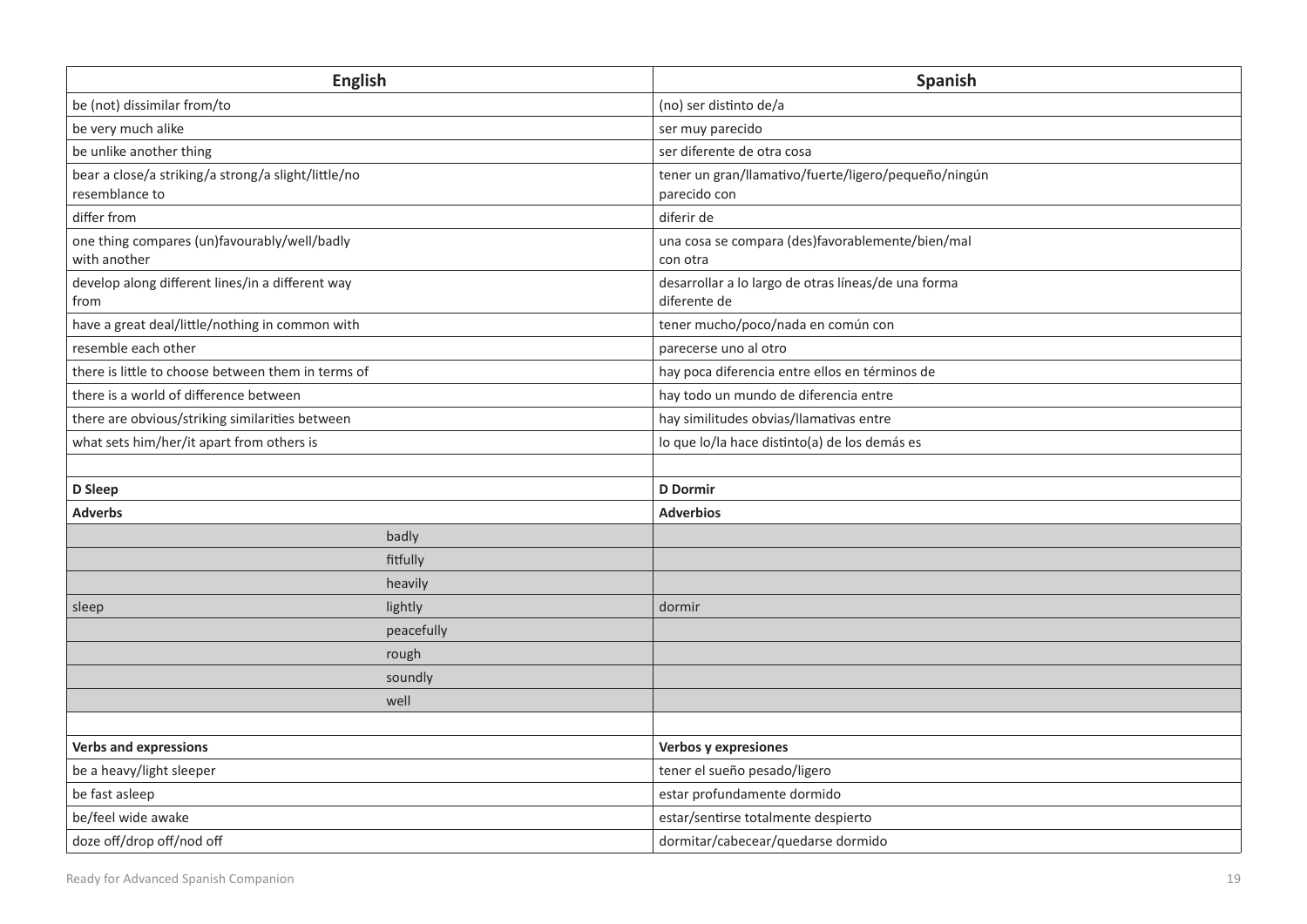| <b>English</b>              | Spanish                                        |
|-----------------------------|------------------------------------------------|
| fall asleep                 | quedarse dormido                               |
| fall into a deep sleep      | caer en un sueño profundo                      |
| get a good night's sleep    | conseguir una buena noche de sueño             |
| get to sleep                | dormirse                                       |
| have/take a nap             | hacer/echar una siesta                         |
| have a sleepless night      | pasar una noche en blanco                      |
| have an animal put to sleep | sacrificar a un animal con una inyección letal |
| keep sb awake               | mantener despierto a alguien                   |
| lie/stay awake              | mantenerse despierto                           |
| lose sleep over sth         | perder el sueño por algo                       |
| my arm/leg went to sleep    | dormirse el brazo/la pierna                    |
| send sb to sleep            | enviar a alguien a la cama                     |
| sleep like a log            | dormir como un tronco                          |
| sleep on it                 | consultarlo con la almohada                    |
| sleep through the night     | dormir toda la noche                           |
| sleep through a storm       | dormir profundamente                           |
| snooze                      | dormitar                                       |
| stay up                     | quedarse en vela                               |
| suffer from insomnia        | sufrir de insomnio                             |
| toss and turn               | dar vueltas en la cama                         |
| wake up to the fact that    | darse cuenta de que                            |
|                             |                                                |
| UNIT <sub>7</sub>           | <b>UNIDAD 7</b>                                |
| A Health                    | A Salud                                        |
| <b>Adjectives and nouns</b> | Adjetivos y sustantivos                        |
| aching joints/limbs/muscles | articulaciones/miembros/músculos doloridos     |
| blocked nose                | congestión nasal/nariz tapada                  |
| bruised ribs/thigh          | costillas/muslo magullado                      |
| chipped bone/tooth          | hueso/diente astillado                         |
| dislocated hip/jaw/shoulder | cadera/mandíbula/hombro dislocado(a)           |
| sprained ankle/wrist        | torcerse el tobillo/la muñeca                  |
| swollen glands/feet/lips    | glándulas/pies/labios inflamados               |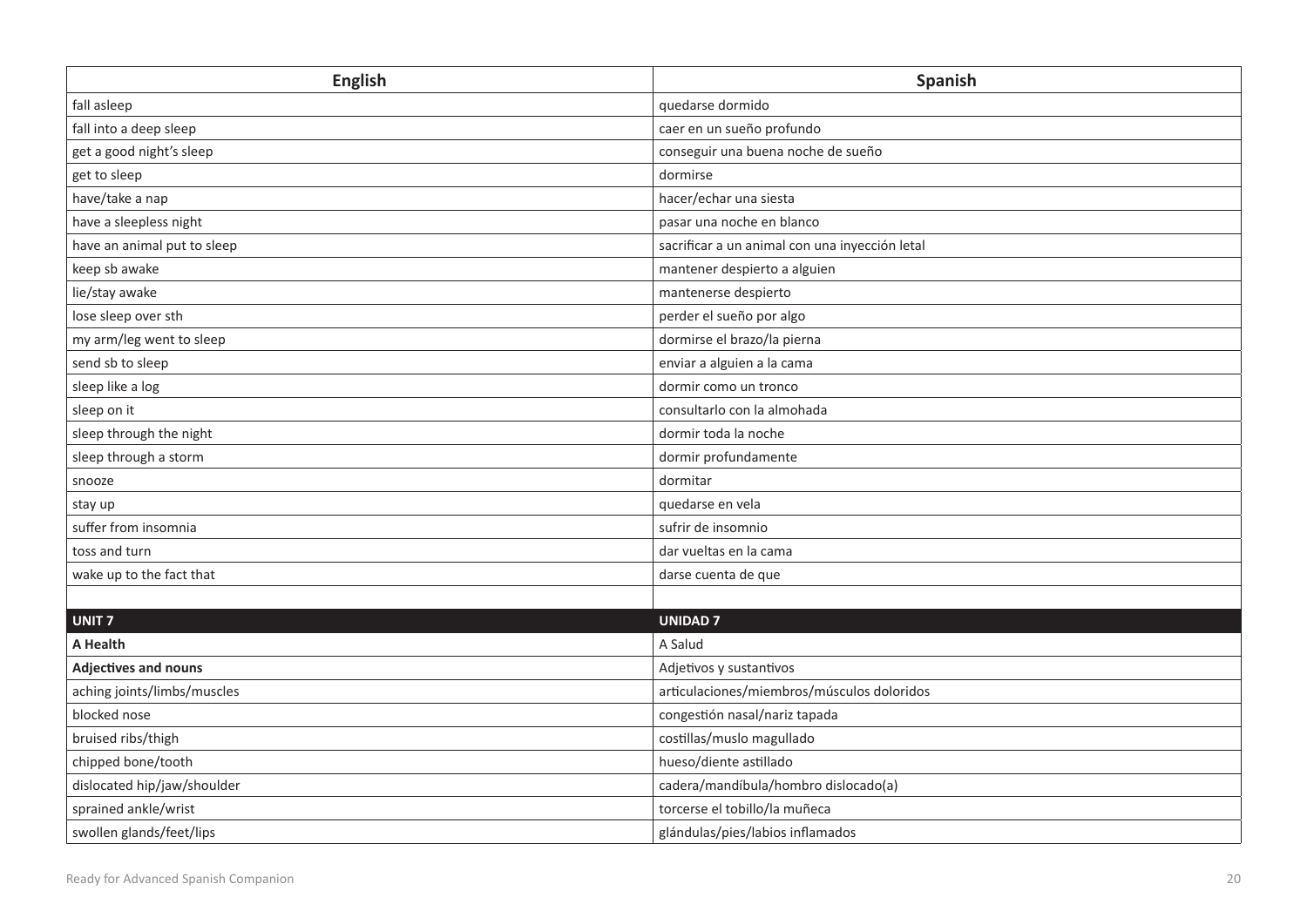| <b>English</b>                          | Spanish                                           |
|-----------------------------------------|---------------------------------------------------|
| torn muscles/ligaments                  | músculos/ligamentos desgarrados                   |
| upset stomach                           | dolor de estómago                                 |
| blinding headache                       | dolor de cabeza cegador                           |
| high/low blood pressure                 | presión sanguínea alta/baja                       |
| high/low/mild fever                     | fiebre alta/baja/leve                             |
| (highly) infectious disease             | enfermedad (altamente) infecciosa                 |
| medical complaint                       | problema médico                                   |
| serious illness                         | enfermedad grave                                  |
|                                         |                                                   |
| <b>Phrasal verbs</b>                    | Verbos con preposición                            |
| break/come out in a rash                | irrumpir/salir un sarpullido                      |
| a disease breaks out                    | estallar una enfermedad                           |
| sth brings on a heart attack            | algo ha provocado un ataque cardíaco              |
| bring sb round                          | reanimar a alguien                                |
| an illness clears up                    | solucionar una enfermedad                         |
| carry out tests                         | realizar pruebas                                  |
| come down with an illness               | ponerse enfermo                                   |
| come round                              | hacer una visita                                  |
| come through a serious illness          | sufrir una enfermedad grave                       |
| come up with a cure/treatment           | proponer una cura/tratamiento                     |
| pain eases off                          | calmar el dolor                                   |
| get over an illness                     | recuperarse de una enfermedad                     |
| pass on an illness                      | transmitir una enfermedad                         |
| pass out                                | distribuir                                        |
| pick up an illness                      | coger una enfermedad                              |
| put one's back/shoulder out             | hacer un gran esfuerzo                            |
| put sth down to sth                     | considerar que algo ha sido causado por algo más  |
| the effects of a drug wear off          | los efectos de una medicina desaparecen           |
| wear sb out                             | agotar a alguien                                  |
|                                         |                                                   |
| Other verbs                             | <b>Otros verbos</b>                               |
| diagnose sb as having/with (an illness) | diagnosticar a alguien que tiene (una enfermedad) |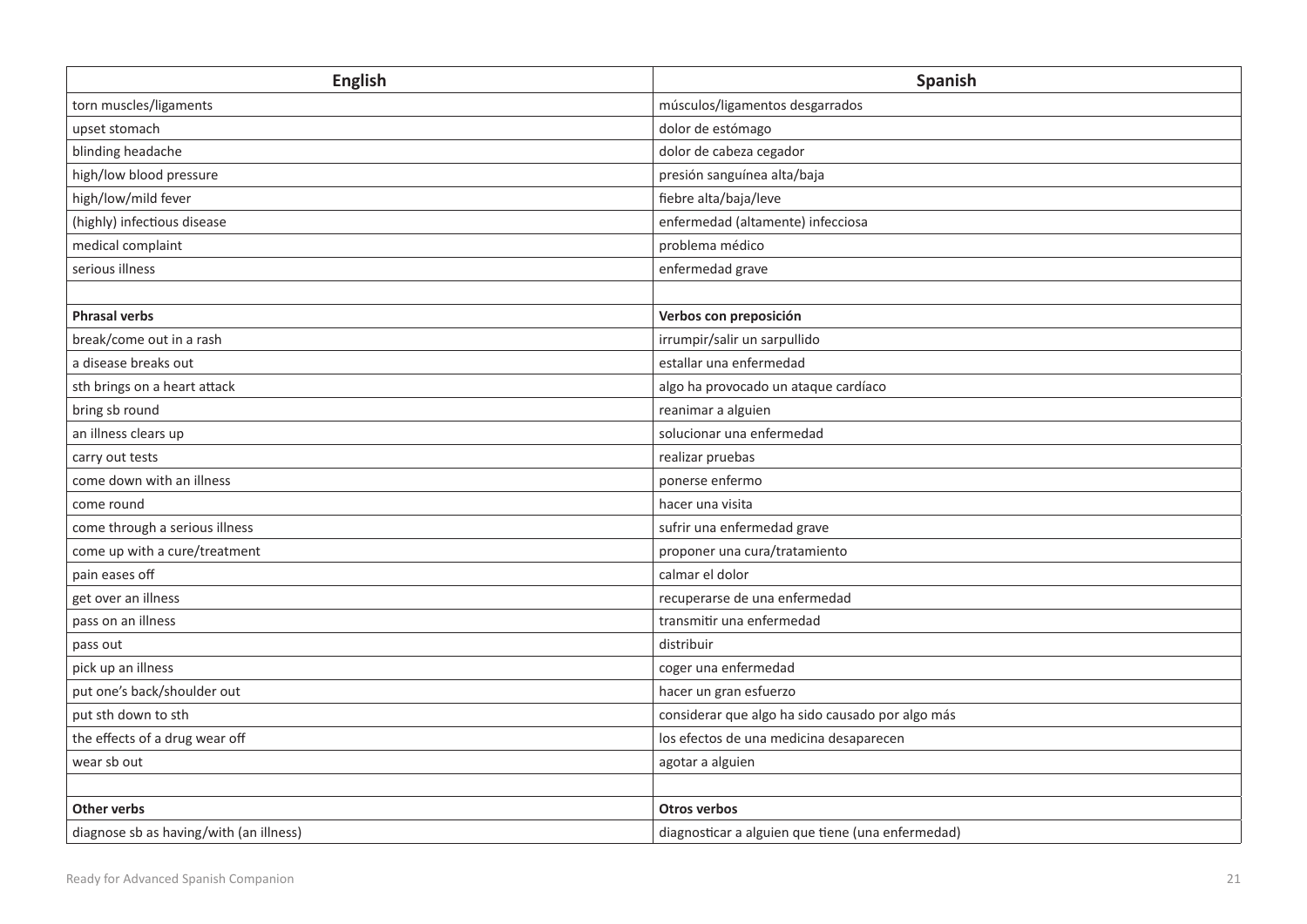|                                    | <b>English</b>   | Spanish                                  |
|------------------------------------|------------------|------------------------------------------|
| fall (seriously) ill with sth      |                  | ponerse (seriamente) enfermo con algo    |
| have/undergo an operation (on sth) |                  | llevar a cabo una operación (en alguien) |
| prescribe a drug/medicine          |                  | prescribir un medicamento/una medicina   |
| relieve pain                       |                  | aliviar el dolor                         |
|                                    |                  |                                          |
| <b>B</b> Effect                    |                  | <b>B</b> Efecto                          |
|                                    | adverse          |                                          |
|                                    | beneficial       |                                          |
|                                    | catastrophic     |                                          |
|                                    | damaging         |                                          |
|                                    | dramatic         |                                          |
| have a/an                          | far-reaching     | tener un/una                             |
|                                    | harmful          |                                          |
|                                    | immediate        |                                          |
|                                    | good             |                                          |
|                                    | important        |                                          |
|                                    | lasting          |                                          |
|                                    | limited          |                                          |
|                                    | long-/short-term |                                          |
|                                    | minimal          |                                          |
|                                    | noticeable       |                                          |
|                                    | significant      |                                          |
|                                    | side effect      | efecto secundario                        |
|                                    |                  |                                          |
|                                    |                  |                                          |
| <b>UNIT 8</b>                      |                  | <b>UNIDAD 8</b>                          |
| <b>An Amount</b>                   |                  | <b>A Cantidades</b>                      |
| a full refund                      |                  | un reembolso total                       |
| a good few (hours)                 |                  | unas cuantas pocas (horas)               |
| a great deal of sth                |                  | una gran cantidad de                     |
| a large number of things           |                  | un gran número de cosas                  |
| a small/no extra charge            |                  | un cargo pequeño/sin cargo adicional     |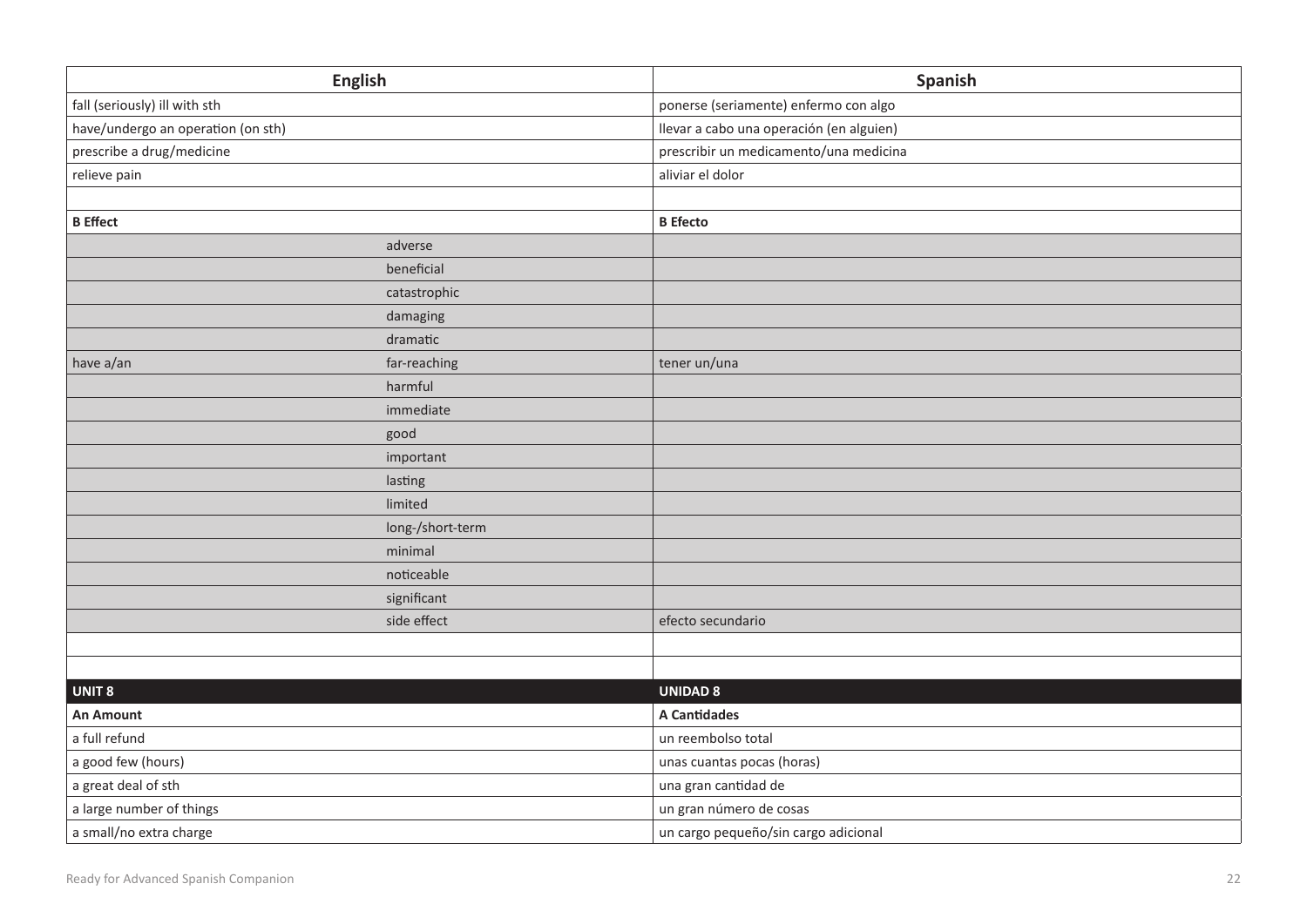| <b>English</b>                              | Spanish                                           |
|---------------------------------------------|---------------------------------------------------|
| an awful lot of sth/things                  | un tremendo montón de cosas                       |
| no limit to sth                             | sin límite para algo                              |
| precious little (time)                      | un tiempo precioso                                |
| the low/high cost of sth/things             | el bajo/alto coste de las cosas                   |
|                                             |                                                   |
| B Verbs with up, down, over and under       | B Verbos con "up", "down", "over" y "under"       |
| downgrade                                   | degradar                                          |
| download                                    | descargar                                         |
| downplay                                    | minimizar                                         |
| downsize                                    | reducir                                           |
| overhear                                    | oír por casualidad                                |
| overrule                                    | anular                                            |
| overthrow                                   | derrocar                                          |
| undercut                                    | recortar                                          |
| undergo                                     | sufrir                                            |
| undertake                                   | emprender                                         |
| update                                      | actualizar                                        |
| upgrade                                     | mejorar                                           |
| uphold                                      | mantener                                          |
| uproot                                      | arrancar                                          |
| upstage                                     | desairar                                          |
|                                             |                                                   |
| C Adjectives with in, off, on, out and over | C Adjetivos con "in", "off", "on", "out" y "over" |
| inborn                                      | innato                                            |
| incoming                                    | entrante                                          |
| inland                                      | tierra adentro                                    |
| off-duty                                    | fuera de servicio                                 |
| offhand                                     | de improviso                                      |
| oncoming                                    | venidero                                          |
| ongoing                                     | en curso                                          |
| outdoor                                     | al aire libre/externo                             |
| outgoing                                    | saliente/partida                                  |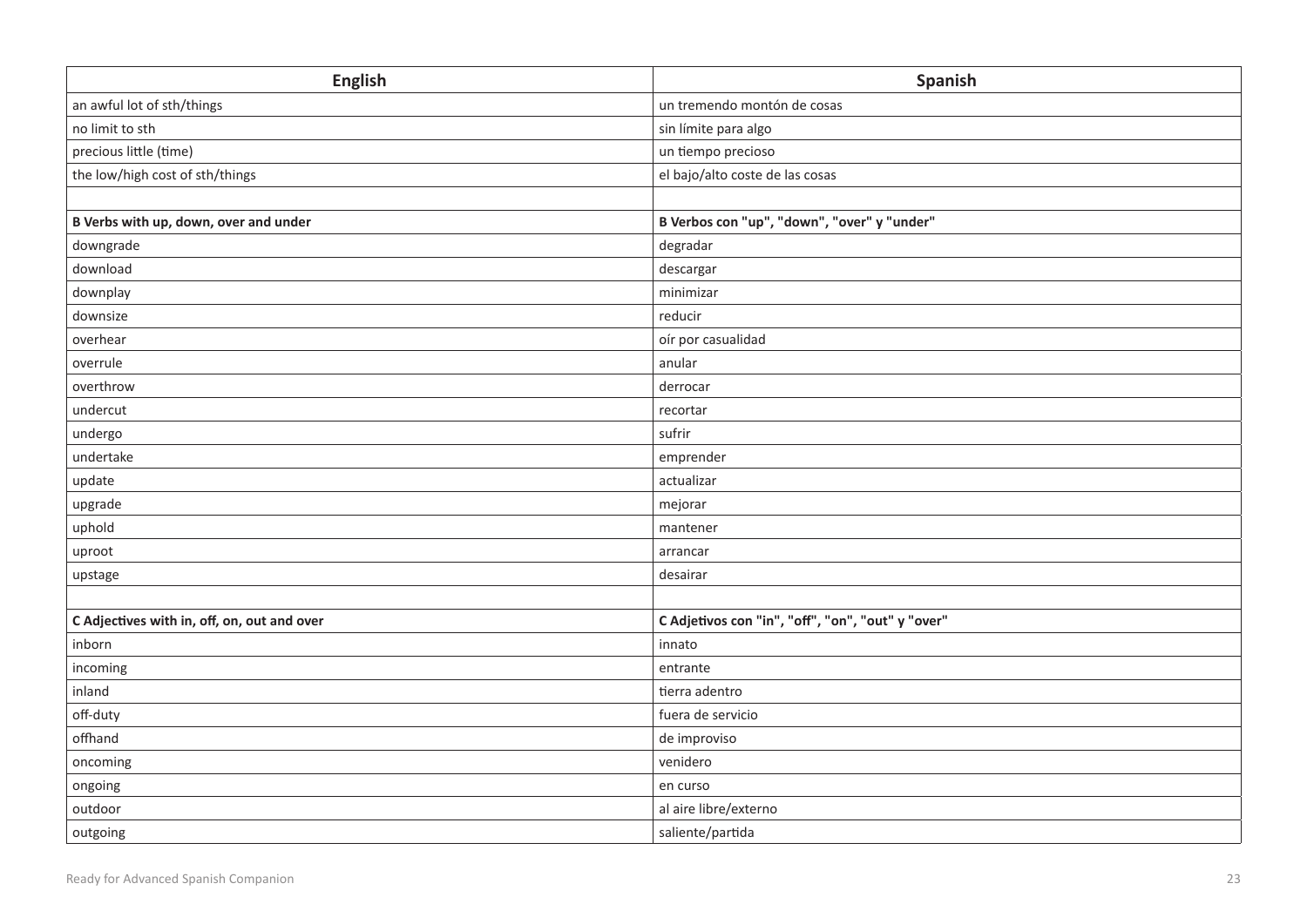| <b>English</b>    | Spanish                  |
|-------------------|--------------------------|
| outlying          | remoto                   |
| overcast          | encapotado               |
| overnight         | por la noche             |
| overseas          | de ultramar (extranjero) |
|                   |                          |
| <b>D</b> Plans    | <b>D</b> Planes          |
| <b>Adjectives</b> | Adjetivos                |
| audacious         | audaz                    |
| bold              | atrevido                 |
| brilliant         | brillante                |
| clever            | inteligente              |
| controversial     | controvertido            |
| cunning           | astuto                   |
| daring            | osado                    |
| detailed          | detallado                |
| devious<br>plan   | sinuoso                  |
| elaborate         | elaborado                |
| emergency         | emergencia               |
| impracticable     | impracticable            |
| ingenious         | ingenioso                |
| intricate         | intrincado               |
| (un)feasible      | (no) factible            |
| (un)viable        | (in) viable              |
| (un)workable      | (in)explotable           |
|                   |                          |
| Verbs             | Verbos                   |
| abandon           | abandonar                |
| announce          | anunciar                 |
| carry out         | realizar                 |
| conceive          | concebir                 |
| devise            | idear                    |
| draw up           | trazar                   |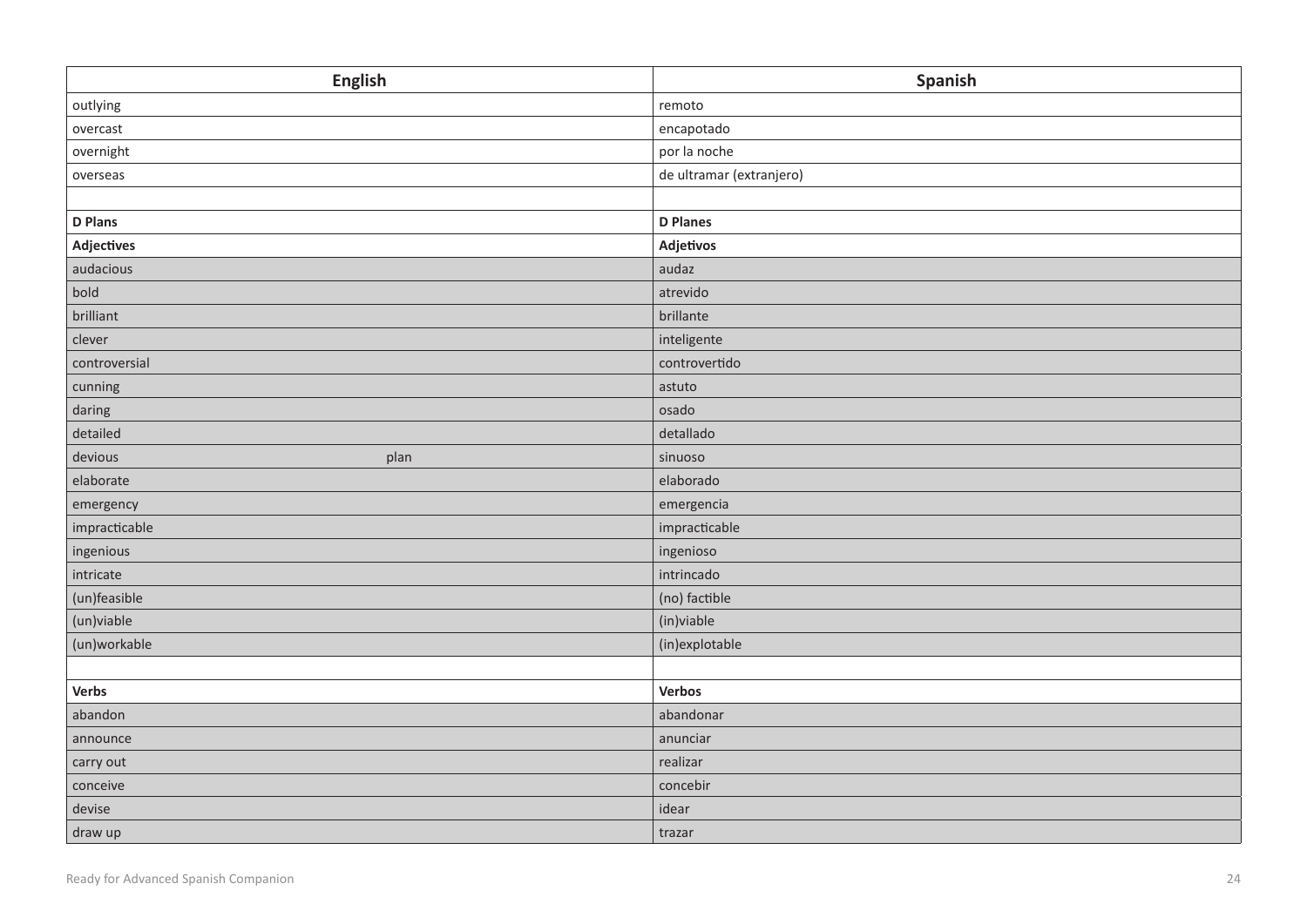| <b>English</b>                     | Spanish                                         |
|------------------------------------|-------------------------------------------------|
| jettison                           | desechar                                        |
| oppose<br>a plan                   | oponer                                          |
| put forward                        | proponer                                        |
| reject                             | rechazar                                        |
| reveal                             | revelar                                         |
| scrap                              | desguazar                                       |
| shelve                             | archivar                                        |
| unveil                             | desvelar                                        |
|                                    |                                                 |
| UNIT <sub>9</sub>                  | <b>UNIDAD 9</b>                                 |
| A Describing an adventure          | A Descripción de una aventura                   |
| <b>Adjectives and nouns</b>        | Adjetivos y sustantivos                         |
| arid desert/island/landscape       | desierto/isla/paisaje árido                     |
| exquisite flowers/views/waterfalls | flores/vistas/cascadas exquisitas               |
| gruelling climb/hike/race          | ascenso/caminata/carrera extenuante             |
| idyllic conditions/setting/spot    | condiciones/lugares/parajes idílicos            |
| intrepid group/traveller/voyage    | grupo/viajero/viaje intrépido                   |
| swirling mist/water/wind           | niebla/agua/viento arremolinado                 |
|                                    |                                                 |
| <b>Phrasal verbs</b>               | Verbos con preposición                          |
| kick in                            | patear                                          |
| (shots/cries) ring out             | resonar (disparos/gritos)                       |
| run into (sb/a storm/trouble)      | tropezar (con alguien/una tormenta/un problema) |
| set off (on a journey)             | partir (de viaje)                               |
| set out to do sth                  | proponerse hacer algo                           |
| turn out to be                     | resultar ser                                    |
| win through                        | lograr el éxito                                 |
|                                    |                                                 |
| <b>B</b> Anger                     | <b>B</b> Ira                                    |
| <b>Adjectives and nouns</b>        | Adjetivos y sustantivos                         |
| heated argument/debate/discussion  | disputa/debate/discusión caliente               |
| irate customer/letter/parent       | cliente/carta/pariente airado                   |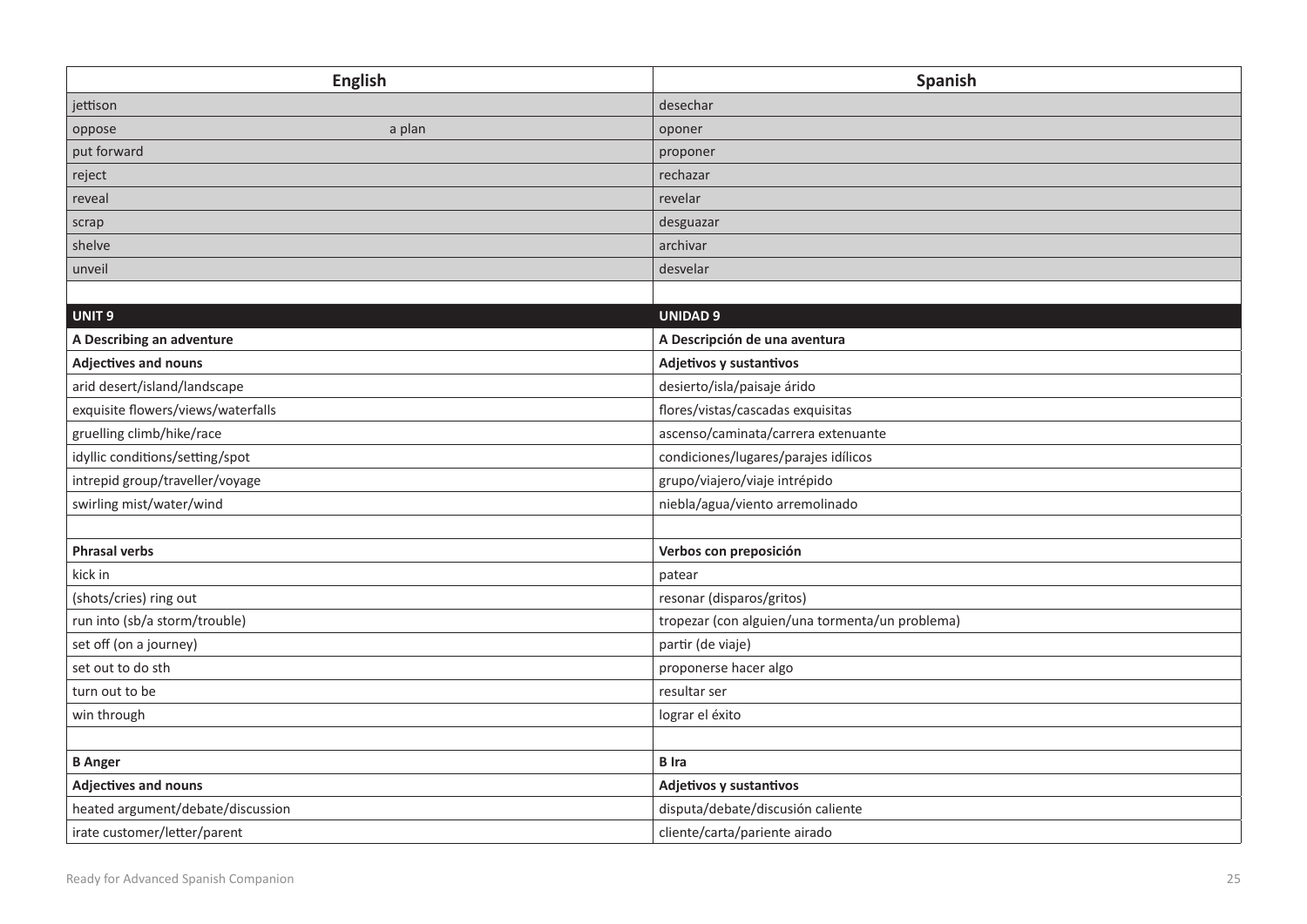| <b>English</b>                          | Spanish                             |
|-----------------------------------------|-------------------------------------|
| sudden outburst of temper               | repentino estallido temperamental   |
|                                         |                                     |
| <b>Expressions</b>                      | <b>Expresiones</b>                  |
| become irate                            | volverse furioso                    |
| be cross/furious with sb                | estar enfadado/furioso con alguien  |
| be seething with anger/indignation/rage | arder de cólera/indignación/rabia   |
| blow a fuse                             | explotar de rabia                   |
| blow one's top                          | llegar al límite                    |
| calm down                               | tranquilizar                        |
| fly into a rage                         | enfurecerse                         |
| get worked up about sth                 | preocuparse por algo                |
| go berserk/mad                          | volverse loco                       |
| let off steam                           | desahogarse                         |
| lose one's temper                       | perder los estribos                 |
| maintain one's composure                | mantener la compostura              |
| make one's blood boil                   | hacer hervir la sangre              |
| scream blue murder                      | poner el grito en el cielo          |
| shake one's fist                        | amenazar con el puño                |
| stamp one's feet                        | patalear                            |
| throw a (temper) tantrum                | tener un berrinche                  |
|                                         |                                     |
| <b>C</b> Criticism                      | C Crítica                           |
| arouse                                  | incitar                             |
| attract                                 | atraer                              |
| be impervious to                        | ser impermeable a                   |
| be unmoved by                           | permanecer impasible ante           |
| be upset by<br>criticism                | estar molesto por                   |
| come in for/under/up against            | ser objeto de/estar bajo/chocar con |
| draw                                    | trazar                              |
| express                                 | expresar                            |
| criticism<br>give rise to               | dar lugar a                         |
| ignore                                  | ignorar                             |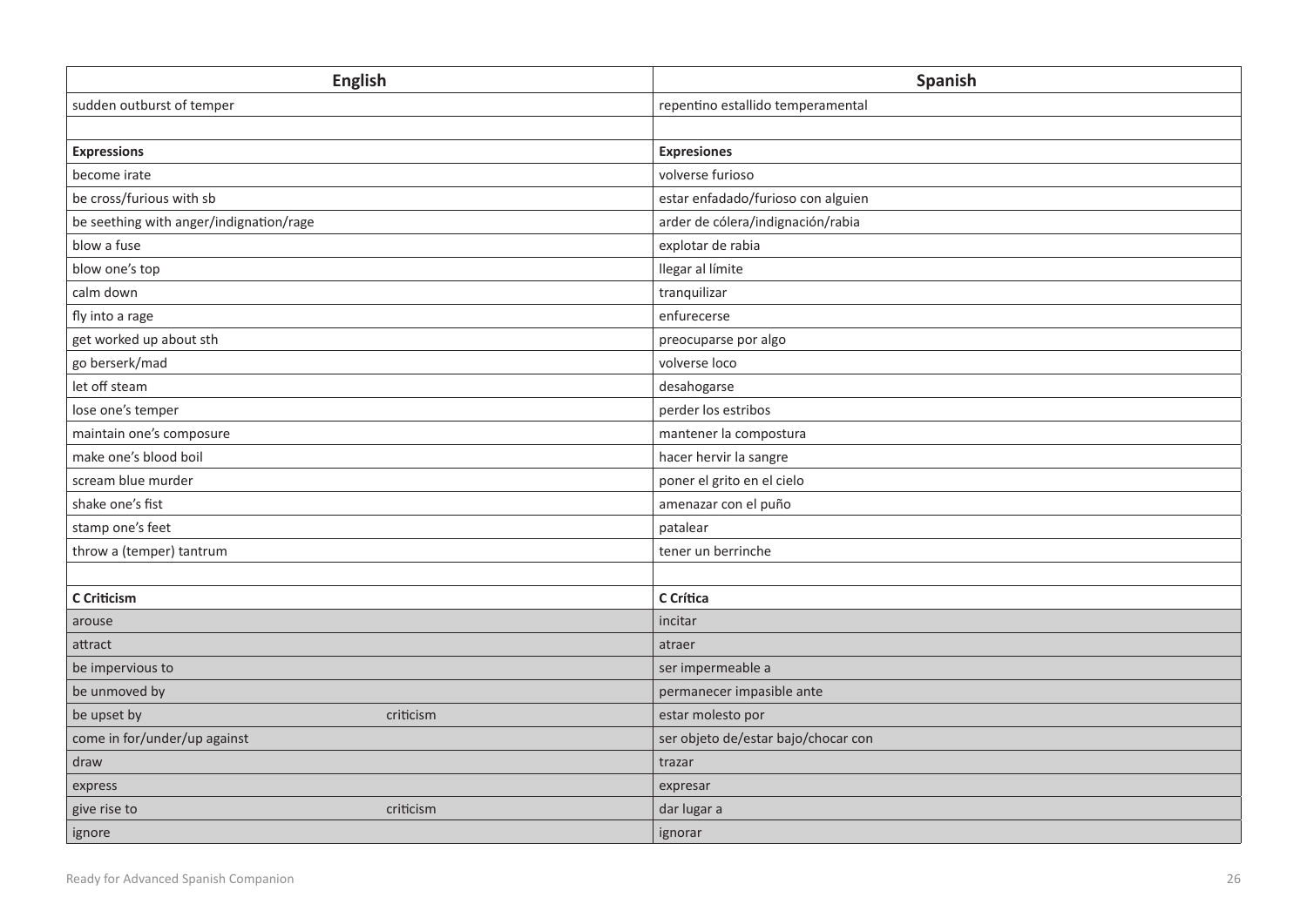| <b>English</b>                | Spanish                        |
|-------------------------------|--------------------------------|
| meet with                     | reunirse con                   |
| overcome                      | superar                        |
| respond to                    | responder a                    |
| voice                         | vocear                         |
|                               |                                |
| considerable                  | considerable                   |
| constructive                  | constructiva                   |
| fierce                        | feroz                          |
| growing                       | creciente                      |
| criticism<br>mounting         | en aumento                     |
| severe                        | intensa                        |
| strong                        | fuerte                         |
| unjust                        | injusta                        |
| valid                         | válida                         |
| widespread                    | generalizada                   |
|                               |                                |
| <b>UNIT 10</b>                | <b>UNIDAD 10</b>               |
| A Describing rooms and houses | A Descripción de salas y casas |
| <b>Adjectives</b>             | Adjetivos                      |
| bright and cheerful           | brillante y alegre             |
| cramped and cluttered         | estrecho y repleto             |
| dark and dingy                | oscuro y sucio                 |
| light and airy                | luminoso y aireado             |
| neat and tidy                 | limpio y ordenado              |
| spic(k) and span              | inmaculado                     |
| warm and cosy                 | cálido y acogedor              |
|                               |                                |
| colourful                     | colorido                       |
| dull                          | aburrido                       |
| elegant                       | elegante                       |
| gaudy                         | llamativo                      |
| roomy                         | amplio                         |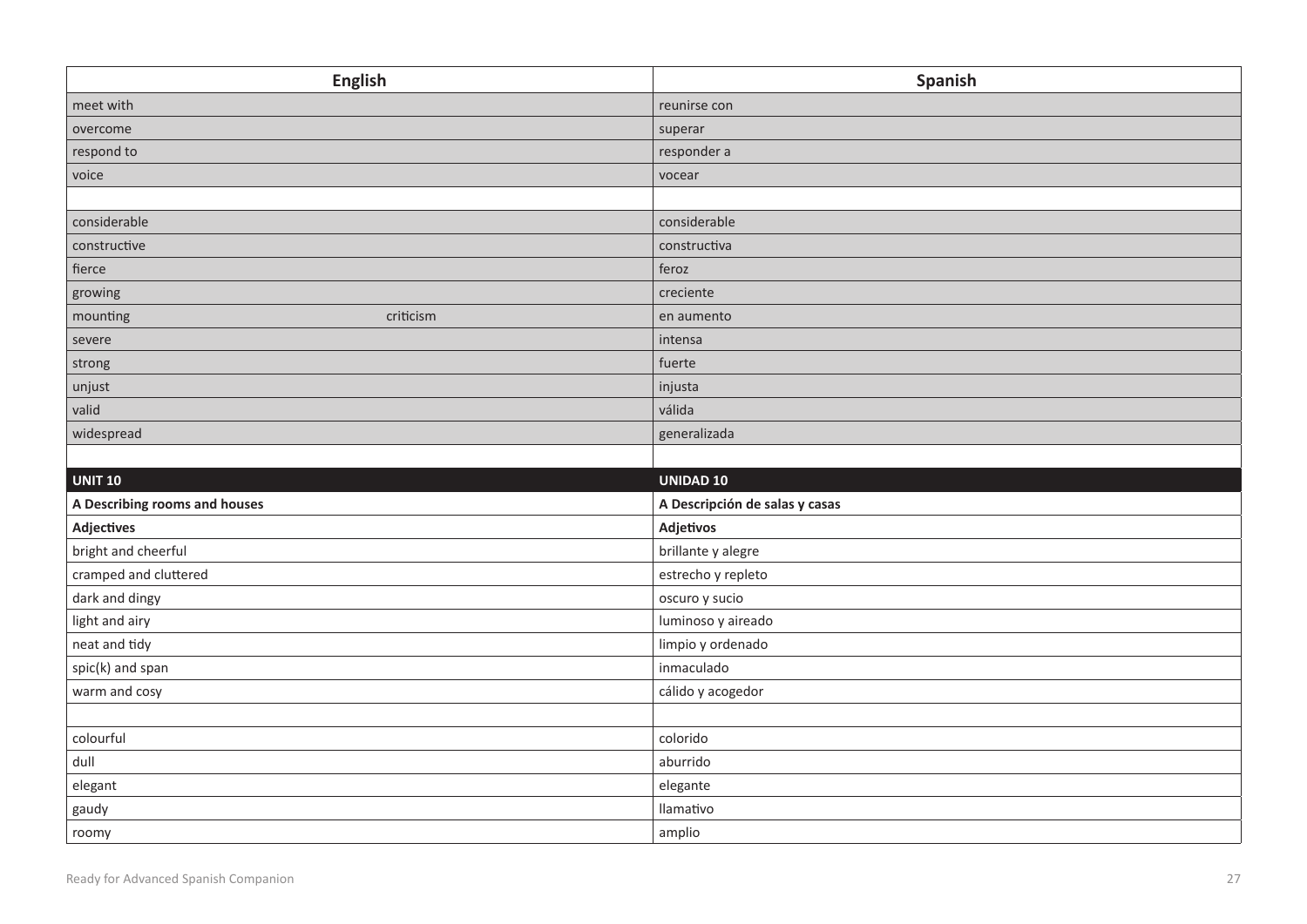| <b>English</b>                            |                  | Spanish                                                    |
|-------------------------------------------|------------------|------------------------------------------------------------|
| spacious                                  |                  | espacioso                                                  |
| tasteful                                  |                  | con buen gusto                                             |
| tasteless                                 |                  | sin gusto                                                  |
| twee                                      |                  | cursi                                                      |
|                                           |                  |                                                            |
| <b>Adverbs</b>                            |                  | <b>Adverbios</b>                                           |
| badly/newly/poorly/solidly                | built            | incorrectamente/recientemente/pobremente/<br>sólidamente   |
| lavishly/newly/richly/tastefully          | decorated        | lujosamente/recientemente/ricamente/con gusto              |
| comfortably/elegantly/simply/sparsely     | furnished        | confortablemente/elegantemente/simplemente/<br>escasamente |
| brightly/dimly/poorly/softly              | $_{\text{lit}}$  | brillantemente/débilmente/pobremente/suavemente            |
| centrally/conveniently/ideally/pleasantly | situated/located | centralmente/cómodamente/idealmente/<br>agradablemente     |
|                                           |                  |                                                            |
| <b>B Noise and sound</b>                  |                  | <b>B Ruido y sonido</b>                                    |
| Voice, sound and noise                    |                  | Voz, sonido y ruido                                        |
| booming                                   |                  | pujante                                                    |
| deep                                      |                  | profunda                                                   |
| hesitant                                  |                  | dubitativa                                                 |
| high-pitched                              |                  | aguda                                                      |
| hoarse                                    |                  | ronca                                                      |
| hushed                                    | voice            | silenciosa                                                 |
| loud                                      |                  | fuerte                                                     |
| low                                       |                  | bajo                                                       |
| monotonous                                |                  | monótona                                                   |
| rough                                     |                  | áspera                                                     |
| shrill                                    |                  | estridente                                                 |
| squeaky                                   |                  | chillón                                                    |
|                                           |                  |                                                            |
| lose                                      | your voice       | perder                                                     |
| lower                                     |                  | bajar                                                      |
| raise                                     |                  | subir                                                      |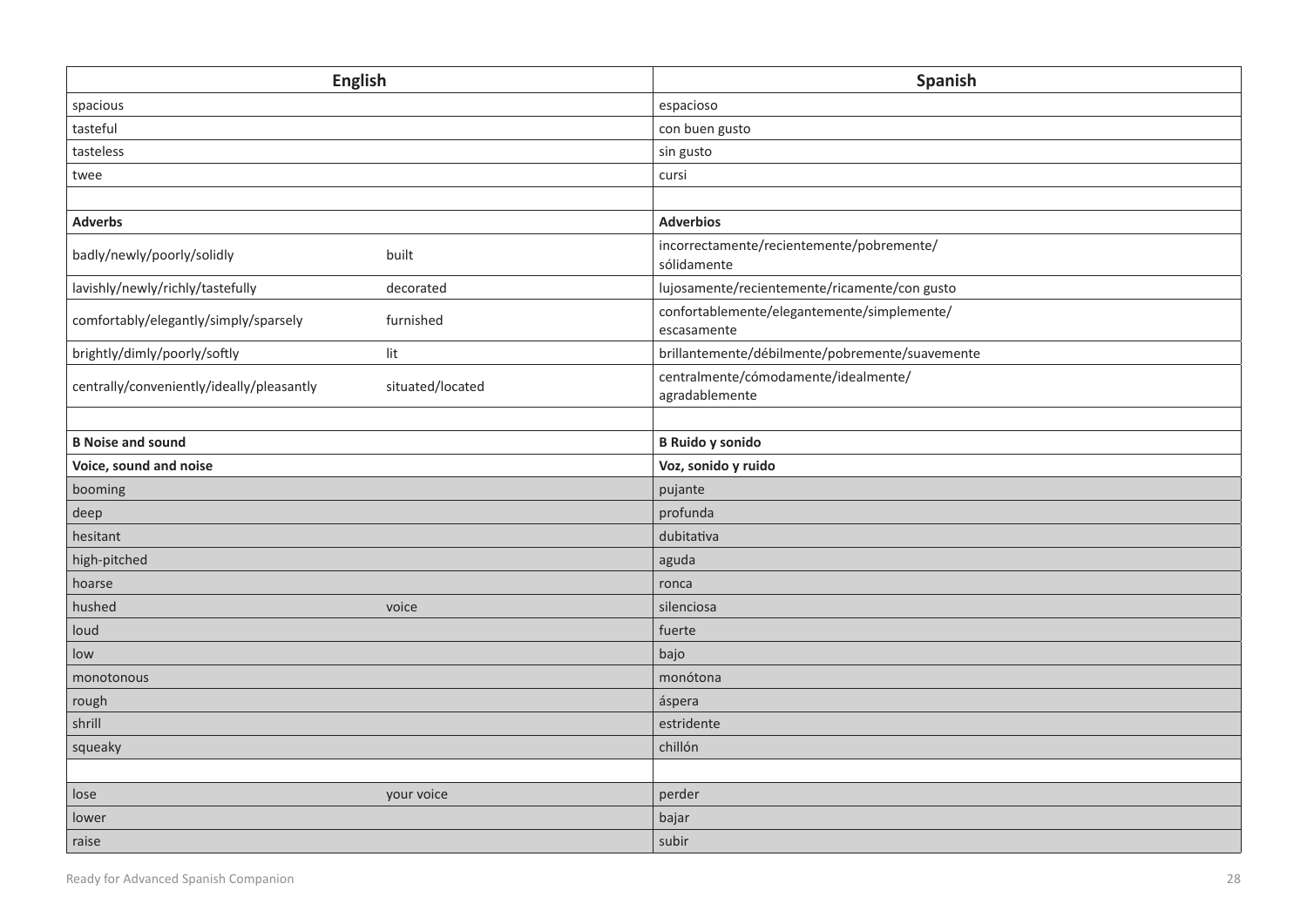| <b>English</b>      | Spanish           |
|---------------------|-------------------|
| shout at the top of | gritar muy fuerte |
|                     |                   |
| buzzing             | zumbante          |
| crashing            | rompiente         |
| creaking            | crujiente         |
| distant             | distante          |
| distinctive         | distintivo        |
| faint<br>sound      | débil             |
| muffled             | sordo             |
| rumbling            | retumbante        |
| rustling            | susurrante        |
| unmistakable        | inconfundible     |
|                     |                   |
| detect              | detectar          |
| emit                | emitir            |
| make<br>a sound     | fabricar          |
| produce             | producir          |
| utter               | proferir          |
|                     |                   |
| background          | de fondo          |
| banging             | de golpeo         |
| constant            | constante         |
| continuous          | continuo          |
| excessive<br>noise  | excesivo          |
| incessant           | incesante         |
| loud                | fuerte            |
| traffic             | de tráfico        |
|                     |                   |
| dies down           |                   |
| fades away          |                   |
| noise<br>grows      | ruido             |
| increases           |                   |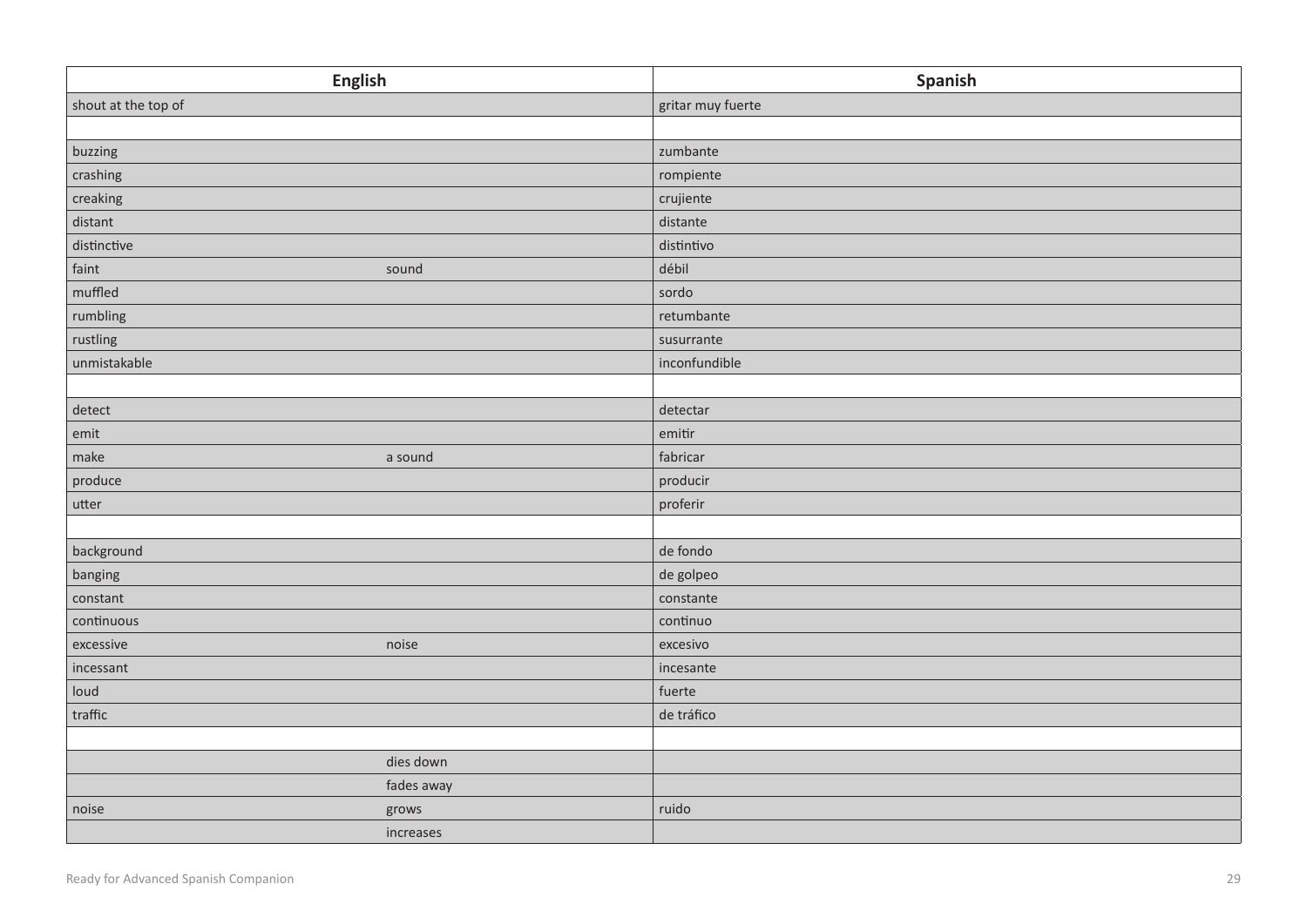| <b>English</b>                                     |                                 | Spanish                                                        |
|----------------------------------------------------|---------------------------------|----------------------------------------------------------------|
|                                                    | reverberates                    |                                                                |
|                                                    |                                 |                                                                |
| <b>Other noises</b>                                |                                 | <b>Otros ruidos</b>                                            |
| deafening                                          | applause/cheer/explosion        | ensordecedor                                                   |
|                                                    | music/roar/silence              |                                                                |
| piercing                                           | cry/scream/shriek/whistle       | punzante                                                       |
| rowdy                                              | behaviour/crowd/fans/party      | ruidoso                                                        |
| bells                                              | chime/ring/tinkle               | de campanas                                                    |
| doors                                              | slam shut/click shut/creak open | puertas                                                        |
| dogs                                               | bark/growl/whimper/whine        | perros                                                         |
| music/a radio/a television                         | blares out                      | música/una radio/una televisión                                |
|                                                    |                                 |                                                                |
| <b>UNIT 11</b>                                     |                                 | <b>UNIDAD 11</b>                                               |
| Sight                                              |                                 | Visión                                                         |
| give sb a/an angry/blank/cold/knowing look         |                                 | echar a alguien una mirada enojada/ausente/fría/<br>sagaz      |
| take a/an close/critical/fascinating/in-depth look |                                 | echar una mirada detallada/crítica/fascinada/en<br>profundidad |
| a/an familiar/impressive/rare/welcome sight        |                                 | una mirada familiar/impresionante/extraña/de<br>bienvenida     |
| a breathtaking/spectacular/superb view             |                                 | una vista sobrecogedora/espectacular/soberbia                  |
| have blurred/double/poor/twenty-twenty vision      |                                 | tener visión borrosa/doble/pobre/perfecta                      |
| a/an clear/idealistic/realistic/terrifying vision  |                                 | una visión clara/idealista/realista/terrorífica                |
| high/good/reduced/low/poor visibility              |                                 | visibilidad alta/buena/reducida/baja/pobre                     |
| be hidden from view                                |                                 | quedar oculto a la vista                                       |
| be (in) visible to/with the naked eye              |                                 | ser (in) visible a simple vista                                |
| catch a glimpse of sb/sth                          |                                 | echar un vistazo a alguien/algo                                |
| catch one's eye                                    |                                 | atraer la vista                                                |
| catch sight of sb/sth                              |                                 | llamar la atención de alguien/algo                             |
| come into view                                     |                                 | salir a la luz                                                 |
| have/take a look at sth                            |                                 | consultar algo                                                 |
| keep one's eye on sb/sth                           |                                 | mantener la mirada en algo/alguien                             |
| keep one's eyes open                               |                                 | tener los ojos abiertos                                        |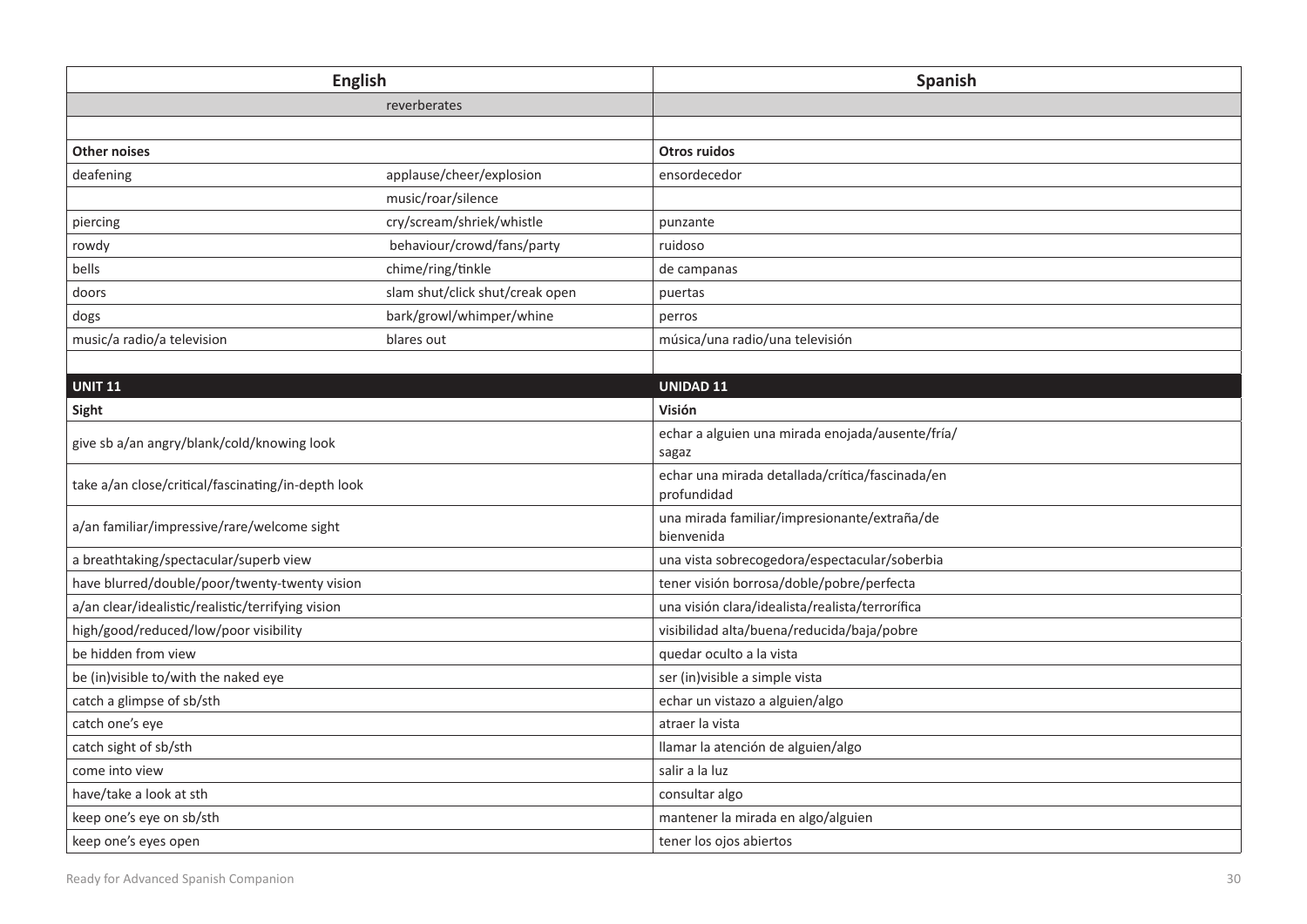| <b>English</b>                                  | Spanish                                                     |
|-------------------------------------------------|-------------------------------------------------------------|
| keep out of sight                               | mantener fuera de la vista                                  |
| lose sight of sb/sth                            | perder de vista a alguien/algo                              |
| at first sight/glance                           | a primera vista                                             |
| in full view of sb                              | a plena vista de alguien                                    |
| in the public eye                               | cara al público                                             |
| in sight/view                                   | a la vista                                                  |
| on view/show/display                            | a la vista/en muestra/exhibición                            |
|                                                 |                                                             |
| <b>Read and write</b>                           | Leer y escribir                                             |
| a/an good/excellent/exciting read               | una lectura buena/excelente/excitante                       |
| a/an avid/fast/slow/voracious reader            | un lector ávido/rápido/lento/voraz                          |
| a freelance/prolific/struggling/talented writer | un escritor independiente/prolífico/esforzado/<br>talentoso |
| distinctive/familiar/legible/neat handwriting   | una letra distintiva/familiar/legible/pulida                |
| read aloud/avidly/voraciously/widely            | leer en voz alta/ávidamente/vorazmente/<br>extensamente     |
| write clearly/legibly/neatly/                   | escribir claramente/legiblemente/pulidamente                |
| in rough/in plain language                      | en lenguaje rudo/sencillo                                   |
| put sth (down) in writing                       | poner algo por escrito                                      |
| read sth out                                    | dar lectura a algo                                          |
| read too much into sth                          | dar demasiada importancia a algo                            |
| read up on sth                                  | leer sobre algo                                             |
| write a debt off                                | liquidar una deuda                                          |
| write off to sb for sth                         | condonar algo a alguien                                     |
| write notes up                                  | redactar notas                                              |
| write out a cheque for (an amount)              | extender un cheque por (una cantidad)                       |
| write sth into a contract or law                | poner algo en un contrato o una ley                         |
|                                                 |                                                             |
| <b>UNIT 12</b>                                  | <b>UNIDAD 12</b>                                            |
| A Expressions and phrases with work             | A Expresiones y frases con trabajo                          |
| administrative                                  | administrativo                                              |
| casual                                          | precario                                                    |
| charity                                         | caritativo                                                  |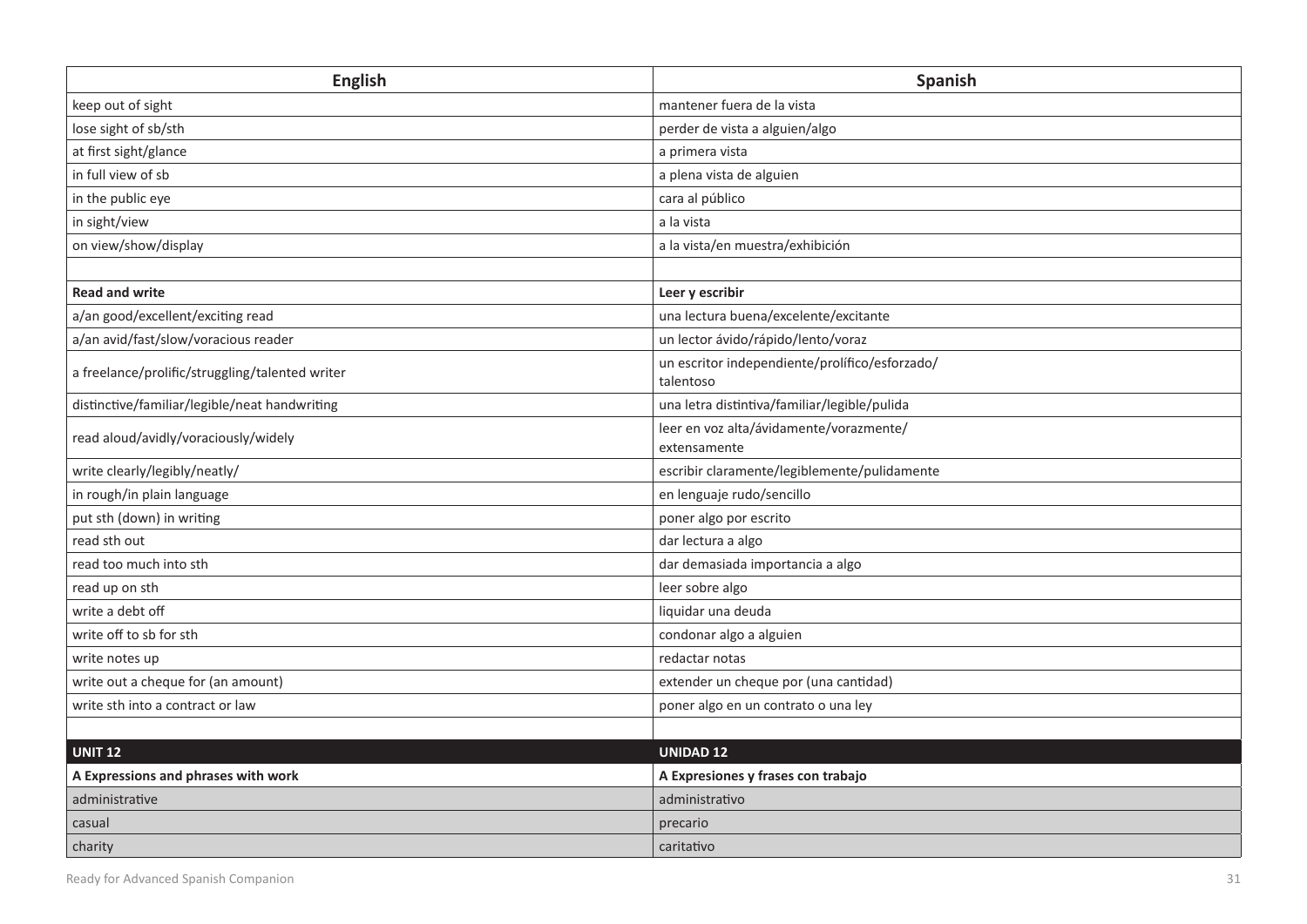| <b>English</b>                                      |             | Spanish                                                              |
|-----------------------------------------------------|-------------|----------------------------------------------------------------------|
| conservation                                        |             | conservación                                                         |
| construction                                        | work        | construcción                                                         |
| consultancy                                         |             | consultoría                                                          |
| freelance                                           |             | independiente                                                        |
| social                                              |             | social                                                               |
| voluntary                                           |             | voluntario                                                           |
|                                                     |             |                                                                      |
|                                                     | environment |                                                                      |
|                                                     | experience  |                                                                      |
| work                                                | incentive   | trabajo                                                              |
|                                                     | permit      |                                                                      |
|                                                     | schedule    |                                                                      |
|                                                     |             |                                                                      |
| do all the donkey work                              |             | hacer todo el trabajo pesado                                         |
| do sb's dirty work                                  |             | hacer el trabajo sucio de alguien                                    |
| do some groundwork                                  |             | hacer algún trabajo preliminar                                       |
| have a good working knowledge of sth                |             | tener un buen conocimiento práctico de algo                          |
| have a vigorous workout                             |             | tener un entrenamiento intenso                                       |
| keep sth in good working order                      |             | mantener algo en buen estado de trabajo                              |
| work around the clock                               |             | trabajar sin descanso                                                |
| work like a dog                                     |             | trabajar como un perro                                               |
| work on one's (presentation, telephone, etc) skills |             | trabajar en las propias habilidades (presentación,<br>teléfono, etc) |
|                                                     |             |                                                                      |
| <b>B Attitude adverbials</b>                        |             | <b>B Adverbios de actitud</b>                                        |
| amazingly                                           |             | asombrosamente                                                       |
| apparently                                          |             | aparentemente                                                        |
| astonishingly                                       |             | sorprendentemente                                                    |
| (un)believably                                      |             | (in)creíblemente                                                     |
| clearly                                             |             | claramente                                                           |
| conveniently                                        |             | cómodamente                                                          |
| curiously                                           |             | curiosamente                                                         |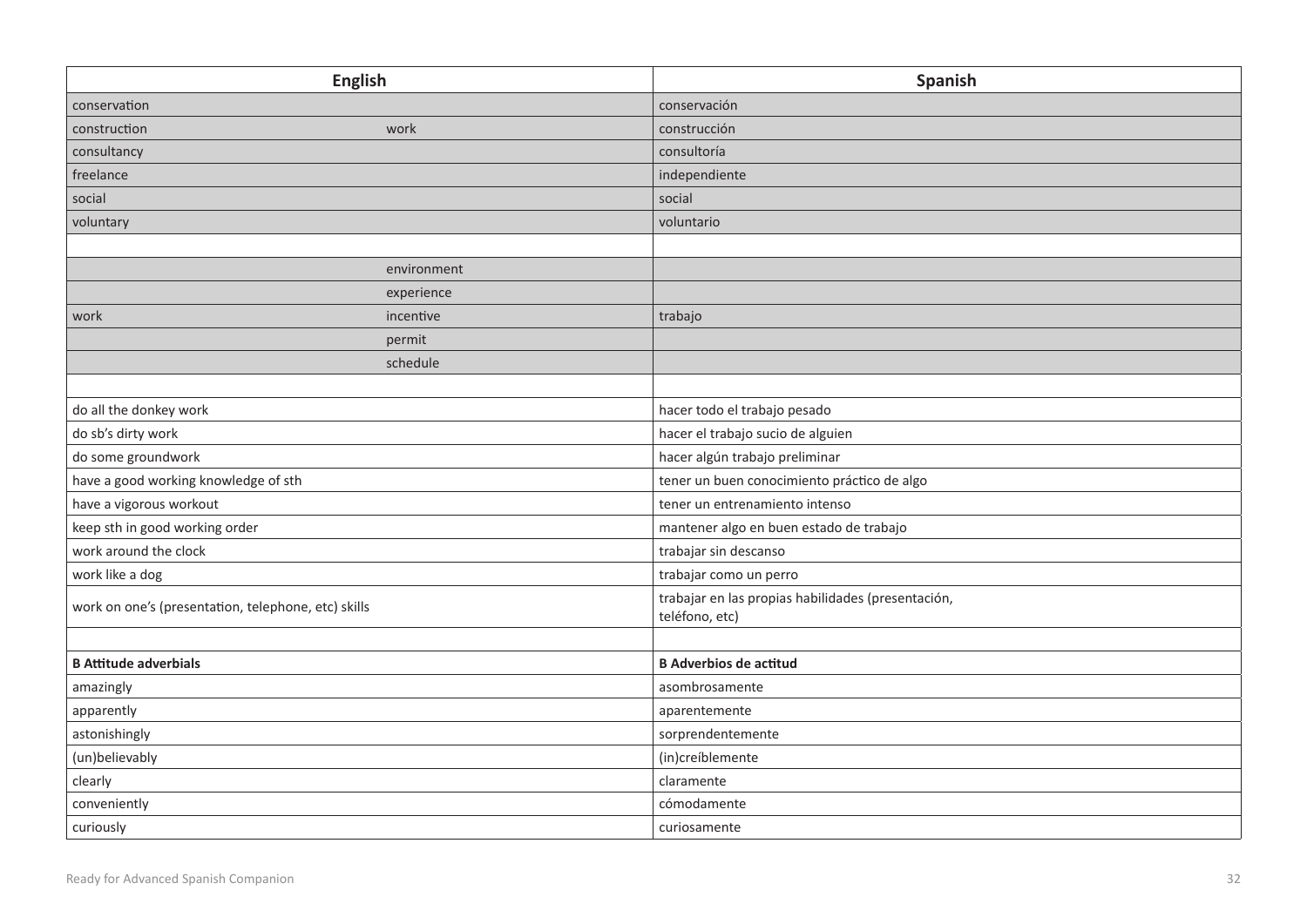| <b>English</b>     | Spanish                |
|--------------------|------------------------|
| disappointingly    | decepcionantemente     |
| disturbingly       | inquietantemente       |
| evidently          | evidentemente          |
| (un)fortunately    | (des)afortunadamente   |
| funnily            | cómicamente            |
| happily            | felizmente             |
| indisputably       | indiscutiblemente      |
| inevitably         | inevitablemente        |
| interestingly      | interesadamente        |
| ironically         | irónicamente           |
| laughably          | risiblemente           |
| luckily            | afortunadamente        |
| miraculously       | milagrosamente         |
| naturally          | naturalmente           |
| obviously          | obviamente             |
| personally         | personalmente          |
| predictably        | predeciblemente        |
| presumably         | presumiblemente        |
| reassuringly       | tranquilizadoramente   |
| regrettably        | lamentablemente        |
| ridiculously       | ridículamente          |
| rightly            | correctamente          |
| sadly              | tristemente            |
| sensibly           | sensiblemente          |
| strangely          | extrañamente           |
| (not) surprisingly | (no) sorprendentemente |
| understandably     | comprensiblemente      |
| undoubtedly        | indudablemente         |
| unexpectedly       | inesperadamente        |
| unmistakably       | inequívocamente        |
| (un)wisely         | (im)prudentemente      |
| worryingly         | preocupadamente        |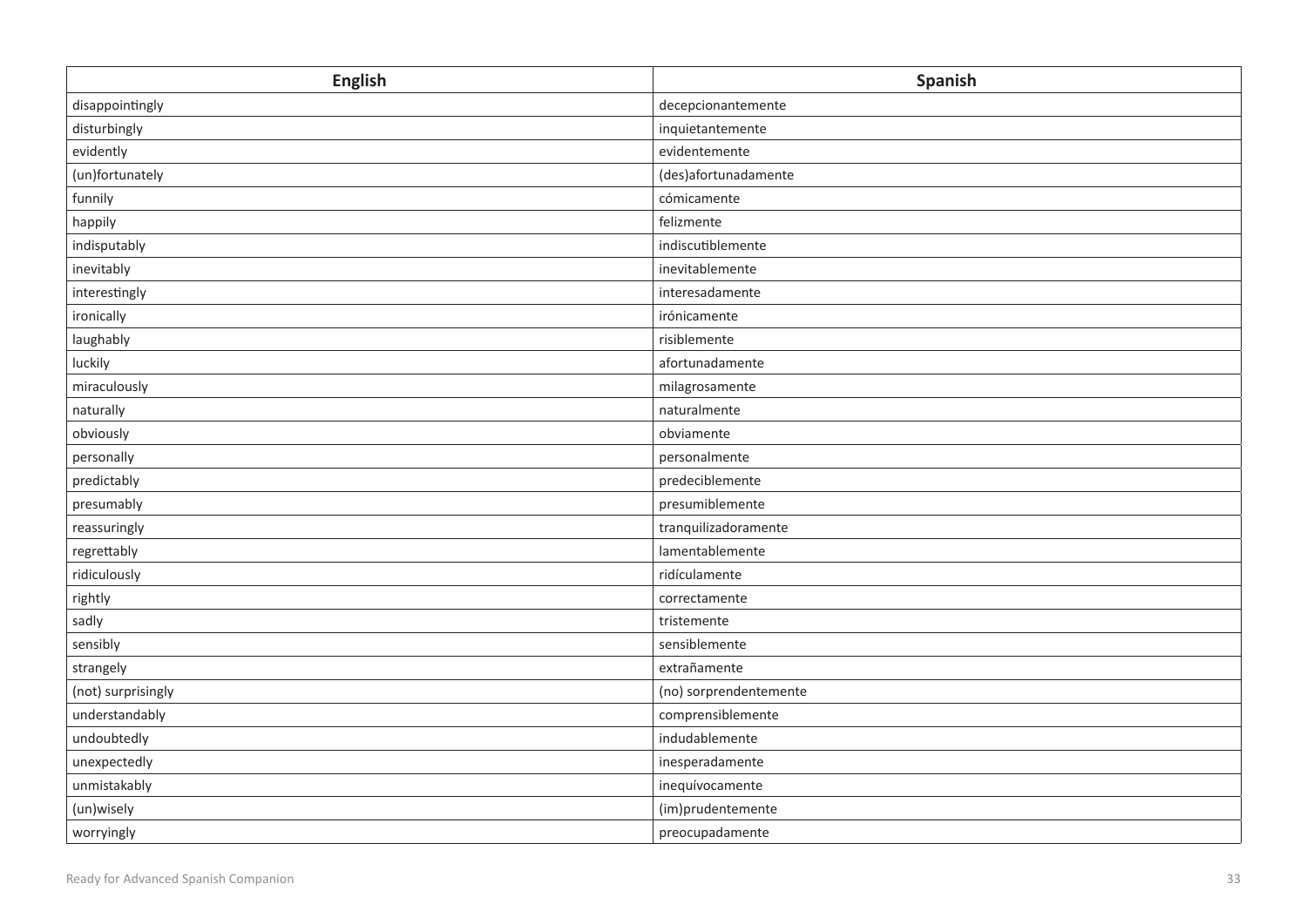| <b>English</b>                    | Spanish                                |
|-----------------------------------|----------------------------------------|
|                                   |                                        |
| <b>UNIT 13</b>                    | <b>UNIDAD 13</b>                       |
| A Eating and drinking             | A Comer y beber                        |
| Verbs                             | Verbos                                 |
| eat/drink up                      | comer/beber                            |
| finish off                        | terminar                               |
| gulp (down)                       | engullir                               |
| munch                             | mascar                                 |
| nibble                            | picar                                  |
| pick at                           | escoger                                |
| polish off                        | zamparse                               |
| sip                               | sorber                                 |
| swallow                           | tragar                                 |
| swig                              | engullir                               |
| wolf down                         | devorar                                |
|                                   |                                        |
| <b>Adjectives and nouns</b>       | Adjetivos y sustantivos                |
| favourite/side dish               | plato favorito/guarnición              |
| celebratory/soft drink            | bebida de celebración/refresco         |
| big/fussy eater                   | comilón/melindroso                     |
| ready/square meal                 | comida preparada/decente               |
| raging thirst                     | sed ardiente                           |
|                                   |                                        |
| <b>Further expressions</b>        | <b>Otras expresiones</b>               |
| be famished/peckish/full up       | estar famélico/hambriento/lleno        |
| I could eat a horse               | me comería un caballo                  |
| do sth on a full/an empty stomach | hacer algo con el estómago lleno/vacío |
| eat into one's time/money         | comer en su tiempo/por su dinero       |
| eat like a bird                   | comer como un pajarito                 |
| eat one's words                   | comerse las palabras                   |
| eat sb out of house and home      | comerse todo lo que hay                |
| feel faint with hunger            | sentirse desfallecido de hambre        |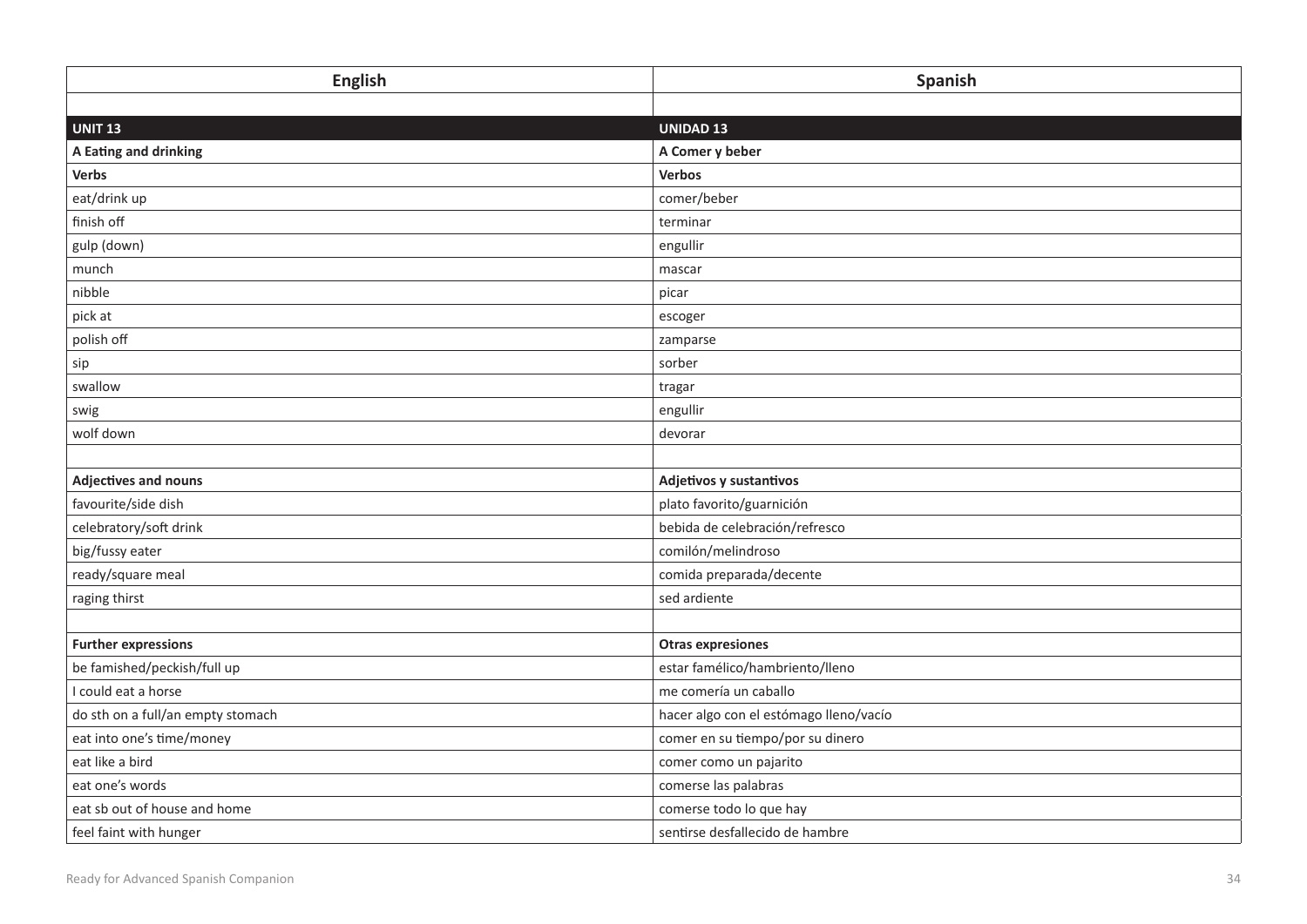| <b>English</b>                              | Spanish                                          |
|---------------------------------------------|--------------------------------------------------|
| hardly touch one's food                     | tocar apenas la comida                           |
| have a sweet tooth                          | ser goloso                                       |
| have sb eating out of your hand             | tener a alguien comiendo de la mano              |
| lose one's appetite                         | perder el apetito                                |
| quench one's thirst                         | saciar la sed                                    |
| satisfy one's hunger                        | satisfacer el hambre                             |
| work up an appetite                         | despertar el apetito                             |
|                                             |                                                  |
| <b>B</b> Deception                          | <b>B</b> Decepción                               |
| <b>Collocations</b>                         | <b>Disposiciones</b>                             |
| appearances can be deceptive                | las apariencias pueden ser decepcionantes        |
| fraudulent claims/practices/trading         | reclamaciones/prácticas/tratos fraudulentos      |
| misleading impression/information/statement | impresión/información/declaración engañosa       |
| deceptively easy/simple/straightforward     | decepcionantemente fácil/simple/sencillo         |
| fraudulently obtain/use                     | obtener/usar fraudulentamente                    |
| misleadingly referred to as/termed/called   | engañosamente citado/nombrado llamado como       |
| credit card/electoral/tax fraud             | fraude en tarjeta de crédito/electoral/fiscal    |
|                                             |                                                  |
| <b>Verbs</b>                                | <b>Verbos</b>                                    |
| be fooled/deceived/tricked by sb            | ser embaucado/engañado/timado por                |
| cheat at sth                                | hacer trampa en algo                             |
| deceive sb into doing sth                   | engañar a alguien haciendo algo                  |
| fall for (a trick)                          | caer en (una trampa)                             |
| see through sb's lies/promises              | ver más allá de las mentiras/promesas de alguien |
| swindle sb out of sth                       | estafar a alguien sobre algo                     |
| take sb for a ride                          | tomar el pelo a alguien                          |
| take sb in                                  | aceptar a alguien                                |
| tell a lie                                  | contar una mentira                               |
| trick sb into doing sth                     | embaucar a alguien haciendo algo                 |
| trick sb out of sth                         | timar a alguien sobre algo                       |
|                                             |                                                  |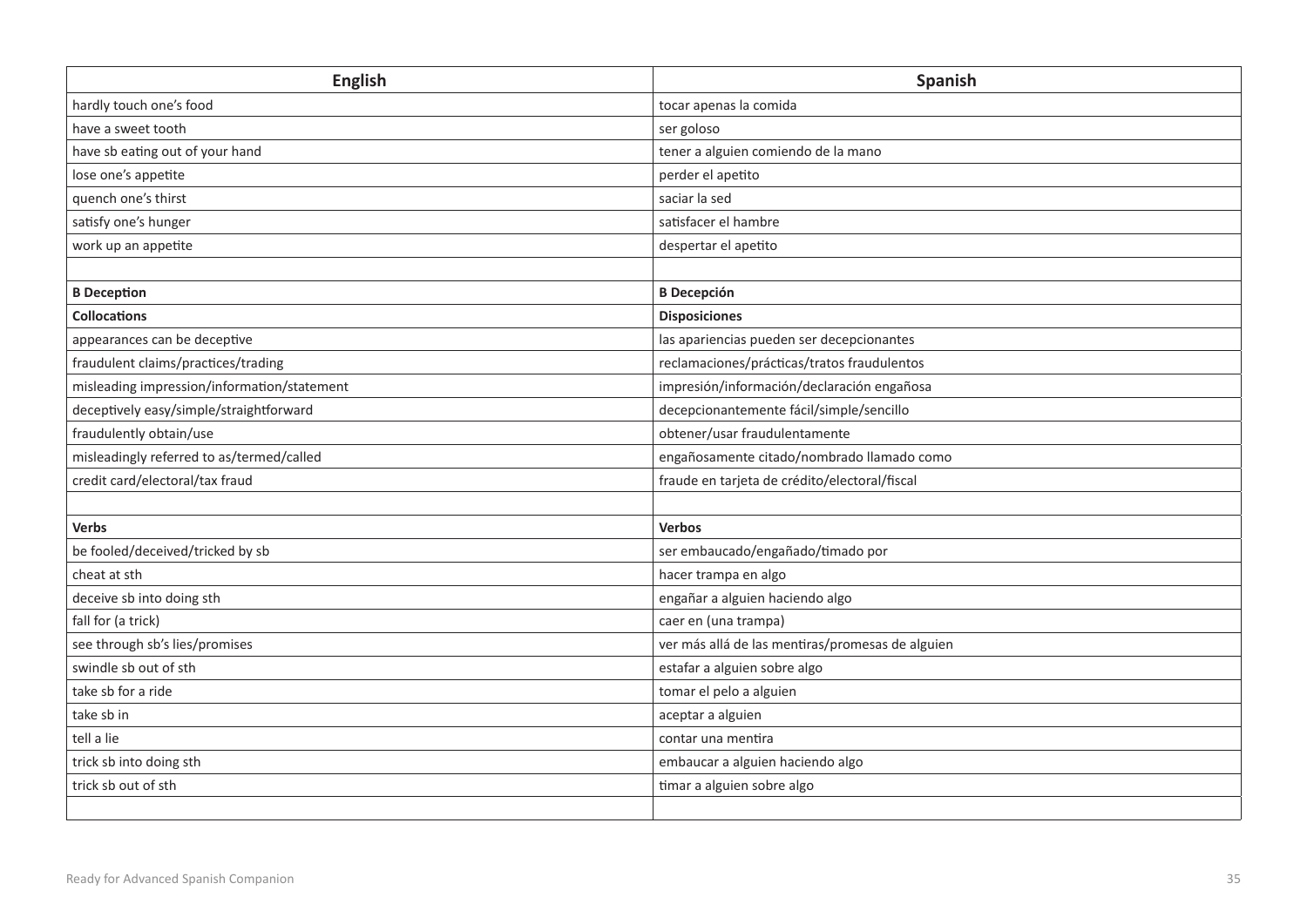| <b>English</b>        |                                                      | Spanish                           |
|-----------------------|------------------------------------------------------|-----------------------------------|
| <b>C</b> Intensifiers |                                                      | <b>C</b> Aumentativos             |
| acutely               | aware/conscious/embarrassed/sensitive                | plenamente                        |
| bitterly              | cold/disappointing/opposed/resentful                 | amargamente                       |
| deeply                | committed/concerned/moving/suspicious                | profundamente                     |
| desperately           | disappointed/keen/lonely/worried                     | desesperadamente                  |
| entirely              | different/free of charge/new/wrong                   | completamente                     |
| fully                 | aware/booked/clothed/equipped/justified              | plenamente                        |
| highly                | gifted/influential/promising/talented                | altamente                         |
| hugely                | expensive/popular/successful/talented                | enormemente                       |
| perfectly             | acceptable/capable/clear/good/normal/<br>safe        | perfectamente                     |
| seriously             | affected/ill/injured                                 | seriamente                        |
| totally               | different/(in)dependent/unexpected/<br>unnecessary   | totalmente                        |
| utterly               | disgraceful/exhausted/opposed/ridiculous             | absolutamente                     |
| wholly                | inadequate/inappropriate/unacceptable/<br>unexpected | enteramente                       |
|                       |                                                      |                                   |
| <b>UNIT 14</b>        |                                                      | <b>Unidad 14</b>                  |
| Money                 |                                                      | <b>Dinero</b>                     |
| counterfeit           |                                                      | moneda falsa                      |
| housekeeping          |                                                      | dinero para el sustento del hogar |
| pocket                |                                                      | bolsillo                          |
| prize                 | money                                                | precio                            |
| ransom                |                                                      | rescate                           |
| redundancy            |                                                      | redundancia                       |
| sponsorship           |                                                      | patrocinio                        |
|                       |                                                      |                                   |
|                       | in advance                                           |                                   |
|                       | in arrears                                           |                                   |
| pay for something     | in cash                                              | pagar por algo                    |
|                       | in full                                              |                                   |
|                       | in instalments                                       |                                   |